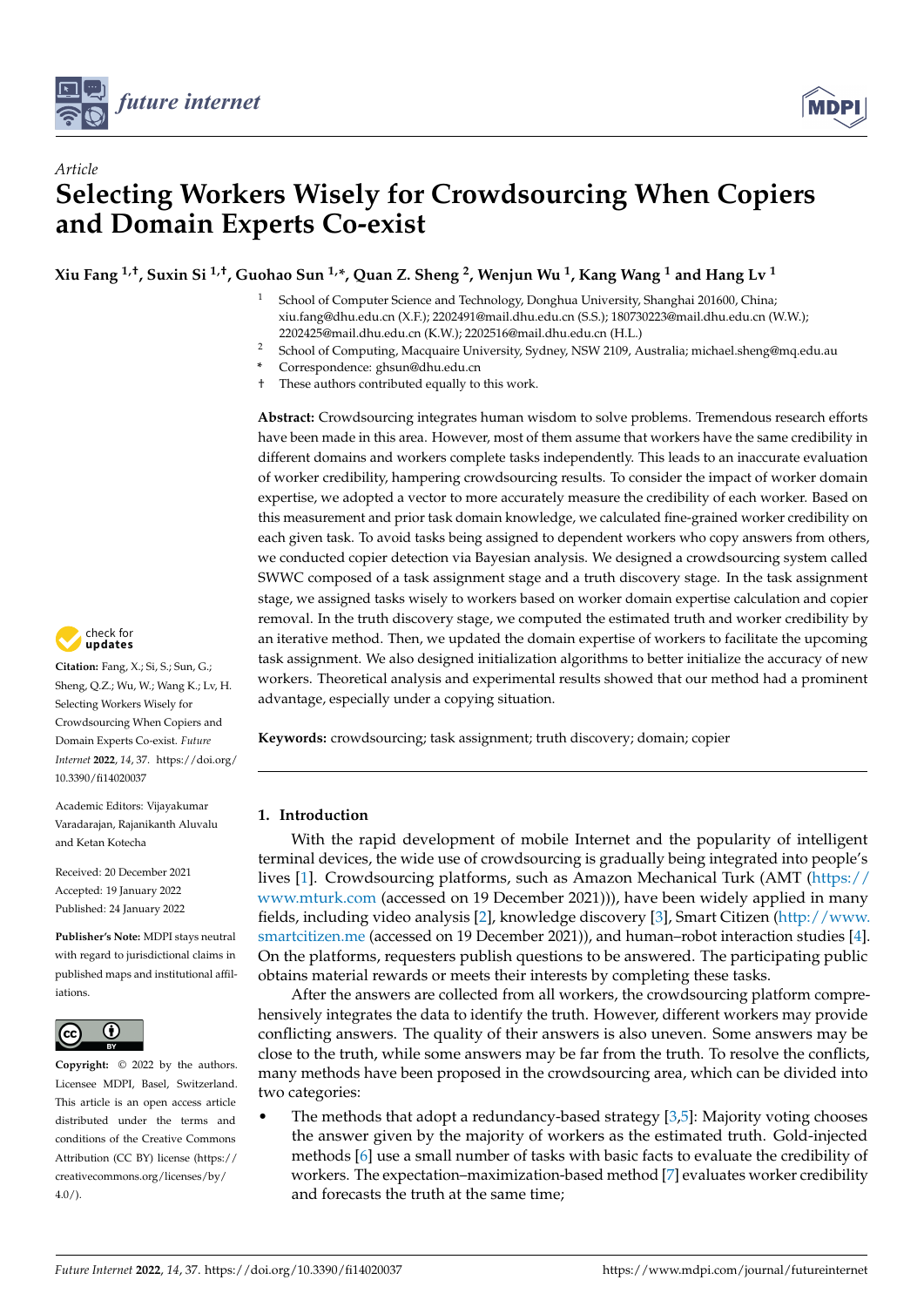• The methods [\[8\]](#page-19-4) that improve accuracy by eliminating bad workers: These methods believe that aggregating answers from a small amount of high-credibility workers may achieve better accuracy than blindly pursuing more workers. A typical method [\[9\]](#page-19-5) is to use qualification tests to distinguish bad workers and stop assigning tasks to them.

Most current methods quantify worker credibility as a single value  $[10-12]$  $[10-12]$  or a confusion matrix [\[7,](#page-19-3)[13\]](#page-19-8). They assume each worker has the same professional level on different tasks. However, each worker has different domain expertise. For example, a basketball fan has higher credibility in answering basketball-related tasks than volleyball-related tasks. Assigning tasks to workers who are not good at the related domain may lead to obtaining a low-quality collection of workers' answers. Therefore, it is very important to consider the credibility of workers in different domains. ARE [\[14\]](#page-19-9) considers the domain in task assignment to select one expert to complete each task. Actually, in crowdsourcing, it often needs not a worker, but a large number of high-quality workers. MDC [\[15\]](#page-19-10) aggregates truth by considering domains of workers in the truth discovery stage instead of the task assignment stage, which may assign tasks to low-quality workers. When considering the domain expertise of workers, initializing the accuracy of workers is also a problem that needs to be studied. Most current methods in crowdsourcing and truth discovery initialize the accuracy of workers to a fixed value, hoping that workers can complete a large number of tasks to approach their real accuracy. We propose an initialization method to make the initialization accuracy closer to the real accuracy of workers.

The existing methods also make another assumption that all workers are independent of each other. However, due to the convenience of the Internet and the accessibility of information, it is easy for workers to copy, crawl, and aggregate information published by others. Therefore, copying is common among workers [\[16\]](#page-19-11). Answers provided by one worker, no matter whether true or false, can be copied by many other workers. In the case that wrong answers spread among workers via copying, if we do not distinguish copiers, we may identify the wrong answers as the truth. When submitting answers, copiers will not state that answers are obtained by copying others. Therefore, taking into consideration the possible dependence between workers and avoiding assigning tasks to copiers can often lead to more precise crowdsourcing results.

In this paper, to relax the workers' unified credibility assumption, we quantified the credibility of each worker as a vector, with each element demonstrating the worker's expertise on a specific domain. Intuitively, tasks should be assigned to domain experts to obtain more accurate answers. A task may belong to multiple domains. Therefore, we calculated the fine-grained worker credibility for each task based on worker domain expertise and prior task domain classification. To relax the worker independence assumption, we calculated the probability and direction of copying among workers and removed copiers. We propose a system, selecting workers wisely for crowdsourcing (**SWWC**), as an overall solution, which consists of two stages, i.e., the task assignment stage and the truth discovery stage. The former stage determines how to assign tasks to domain experts wisely and efficiently. The latter stage adopts an iterative method to calculate worker credibility and the truth from each other.

To summarize, this work makes the following contributions:

- 1. To the best of our knowledge, we are the first to propose a crowdsourcing system that comprehensively considers the worker domain expertise and copier detection;
- 2. We used a greedy strategy to select experts in task assignment and updated worker domain expertise vectors in truth discovery for more precise quantification. Copier removal was then conducted to facilitate task assignment;
- 3. We conducted extensive experiments to demonstrate the effectiveness of our approach via comparison with baseline methods on two real-world datasets and one synthetic dataset.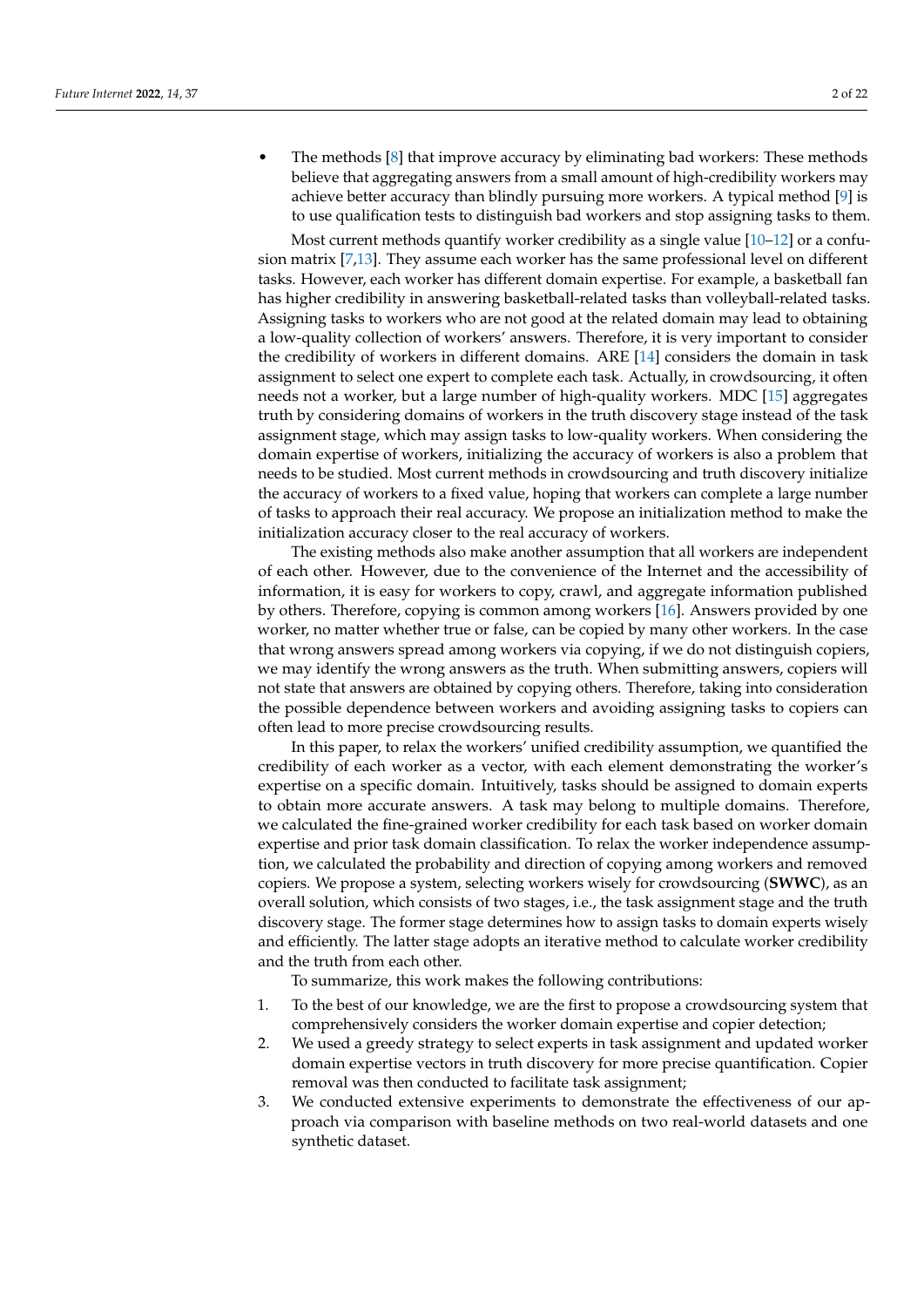The remainder of this paper is organized as follows. Section [2](#page-2-0) discusses the related work. Section [3](#page-4-0) defines the problem and gives an overview of the entire process. In Section [4,](#page-6-0) we introduce our task assignment algorithm, and in Section [5,](#page-10-0) we describe our truth discovery algorithm. Section [6](#page-11-0) introduces our method to update the domain expertise of workers and the algorithm to initialize new workers. Section [7](#page-12-0) shows the performance results and analysis of different models. Finally, we conclude our paper and point out the future work in Section [8.](#page-17-0)

#### <span id="page-2-0"></span>**2. Related Work**

### *2.1. Task Assignment in Crowdsourcing*

In early crowdsourcing systems, such as CDAS [\[6\]](#page-19-2), the candidate tasks are randomly assigned to workers. AskIt! [\[17\]](#page-19-12) is yet another crowdsourcing platform, which assigns the tasks that have the highest uncertainty, again disregarding the quality (or expertise) of the incoming worker. Recently, such as in OptKG [\[18\]](#page-19-13) and CrowdDQS [\[19\]](#page-19-14), task assignment is modeled by a Markov decision process or solved by using maximum potential gain. Some works about task assignment in crowdsourcing focus on different perspectives. Xi et al. [\[18\]](#page-19-13) addressed the budget allocation problem using an extended Markov decision framework. Parameswaran et al. [\[20\]](#page-19-15) proposed optimal and heuristic algorithms to efficiently find assignment strategies. Gao et al. [\[21\]](#page-19-16) introduced a cost-sensitive method to determine whether questions can be better solved by crowdsourcing or machine-based methods. Mo et al. [\[22\]](#page-19-17) explored how to optimize the plurality of an HIT. Sheng et al. [\[23\]](#page-19-18) studied the extent to which repeated labeling helps to achieve a better result. Mo et al. [\[24\]](#page-19-19) explored how to assign heterogeneous tasks (tasks of multiple types) to workers. CrowdSelect [\[25\]](#page-19-20) increases the accuracy of crowdsourcing tasks through behavior prediction and user selection. There are also some works that have studied worker models and discussed how to infer the parameters [\[26](#page-19-21)[,27\]](#page-20-0).

Some works in crowdsourcing have studied subjective perceptions concerning worker engagement [\[28\]](#page-20-1), moods [\[29](#page-20-2)[,30\]](#page-20-3), and satisfaction [\[31\]](#page-20-4). Reference [\[28\]](#page-20-1) quantified worker engagement and worker retention and showed that conversational interfaces could significantly better retain crowd workers. References [\[29](#page-20-2)[,30\]](#page-20-3) also showed that worker moods could affect quality-related crowdsourced outcomes. Some researchers attempted to apply conversational interfaces in crowdsourcing. Reference [\[32\]](#page-20-5) designed an HTML-based conversational interface for microtasking, which can be directly embedded on crowdsourcing platforms, saving the inconvenience of redirecting to other messaging applications. Some studies [\[33\]](#page-20-6) focused on the pricing of tasks in crowdsourcing to make better rules. In recent years, mobile crowdsourcing has emerged as a method to harness human power to perform spatial tasks. Reference [\[34\]](#page-20-7) investigated the quality-aware online task assignment (QAOTA) problem in mobile crowdsourcing.

Some task assignment methods take the domain expertise of workers into consideration. These methods mainly focus on three aspects: expert search, expertise modeling, and expertise representation. The purpose of expert search is to find experts who have knowledge of a specific domain and can solve a specific task [\[35–](#page-20-8)[37\]](#page-20-9). Fang et al. [\[35\]](#page-20-8) proposed a discriminative learning framework to model the correlation conditional probability between work and a task. In many application scenarios, various data in modeling expertise are required. Guan et al. [\[38\]](#page-20-10) mined the fine-grained knowledge of web users, by analyzing their web surfing data, to facilitate expertise modeling. For expertise representation, some early methods built a knowledge base that contains the descriptions of workers' skills [\[39\]](#page-20-11) or uses labels to represent the expertise of every worker. More advanced methods are based on topic modeling [\[40,](#page-20-12)[41\]](#page-20-13). Latent Dirichlet allocation (LDA) [\[42\]](#page-20-14) learns the document–topic and topic–word distributions by analyzing documents. LDA and TwitterLDA [\[43\]](#page-20-15) exploit diverse domains in each task using topic models. However, they require a user to input the number of latent domains and cannot capture the related domain(s) of each task explicitly and correctly, without considering the semantics in texts. DOCS [\[44\]](#page-20-16) judges the domain of task according to the knowledge base. Our method is to select high-quality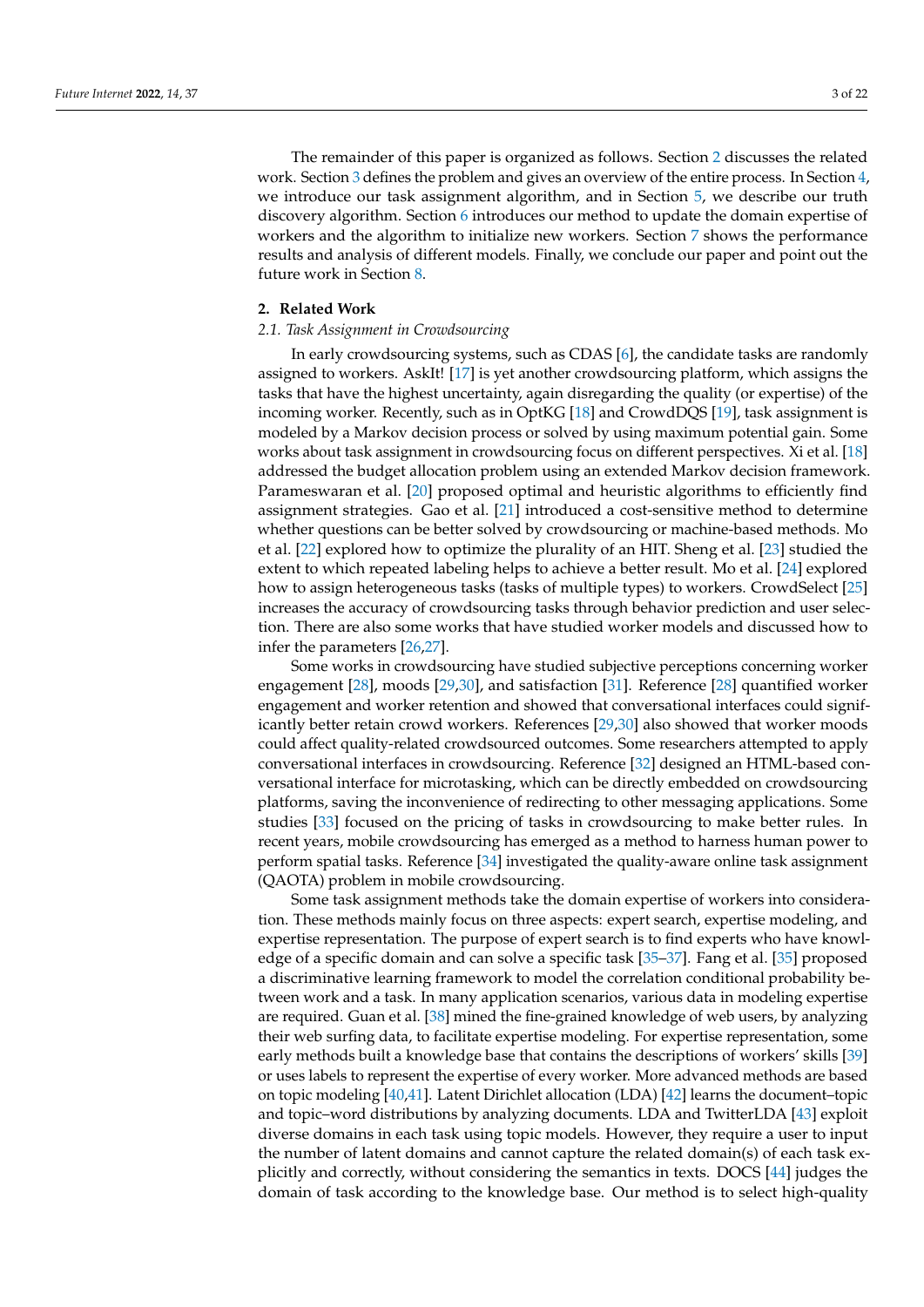workers based on task domain classification. Gagan Goel et al. [\[45\]](#page-20-17) allocated tasks to workers with matching constraints. ARE [\[14\]](#page-19-9) selects one expert to complete each task according to the completion of historical tasks, which is contrary to the original intention of the crowdsourcing platform. If no worker meets the requirements of the expert, ARE cannot give a solution. Our method selects multiple high-quality workers for each task and updates their domain expertise vector iteratively in truth discovery, achieving more precise crowdsourcing results. MDC [\[15\]](#page-19-10) considered domain expertise in the subsequent truth discovery step instead of the task assignment step. Therefore, it may assign tasks to low-quality workers and consume unnecessary costs. Our paper selected domain experts in the task assignment stage to save costs.

Unfortunately, we have not found an algorithm that considers the dependence between copiers in the task assignment step of crowdsourcing. In the truth discovery step, many methods consider copying. However, the truth discovery step is after the task assignment step, and many tasks are still assigned to the copier (which consumes unnecessary budget). We considered copying in the task assignment step, which can directly avoid assigning tasks to copiers.

#### *2.2. Truth Discovery in Crowdsourcing*

The most basic truth discovery method is majority voting. This approach regards all workers as equally trustworthy. However, in reality, different worker may have different accuracies [\[46\]](#page-20-18). To differentiate worker credibility, early methods, such as D&S [\[7\]](#page-19-3), use a confusion matrix to model the credibility of workers. After that, more advanced methods, such as TruthFinder [\[47\]](#page-20-19), LTM [\[48\]](#page-20-20), and PrecRec [\[49\]](#page-20-21) have been proposed. They measure worker credibility by additionally applying worker answering models or incorporating more considerations, such as task difficulty. However, these methods do not take worker domain expertise into consideration, assuming that workers have the same credibility for all tasks. Based on this assumption, they measure the accuracy of each work as a unified value or matrix.

To relax this assumption, there are some current efforts in the truth discovery step in crowdsourcing [\[50\]](#page-20-22). They try to utilize the fine-grained credibility of sources. FaitCrowd [\[51\]](#page-20-23) uses a probabilistic graphical method to divide tasks into topic-level clusters and estimate every source's topical credibility accordingly. However, this method needs to determine the number of topics in advance, and the semantics of topic clusters is lacking. IniCrowd [\[52\]](#page-20-24) is a similar method. It uses similarity metrics and topic models to obtain the similarity and topic distribution of each task. Tasks with high text similarity are assigned to the same domain. Nevertheless, this method may simply divide tasks with a similar text description syntax together. In fact, these tasks are in different domains. Lin et al. [\[53\]](#page-20-25) proposed a method that considers domains and multi-truth. They inferred the domain expertise of a data source based on its data richness in different domains. However, this method is inapplicable to the crowdsourcing scenario, where we cannot expect all workers to provide answers to a large number of tasks.

In crowdsourcing, a large number of truth discovery algorithms for many aspects have been proposed. Miao et al. [\[54\]](#page-21-0) propose a privacy-preserving truth discovery framework called PPTD. This framework uses the threshold homomorphic cryptosystem to guarantee the confidentiality of workers' values and weights. Tang et al. [\[55\]](#page-21-1) proposed a non-interactive privacy-preserving truth discovery framework, which protects workers' data while obtaining truth. Wu et al. [\[56\]](#page-21-2) proposed an unsupervised learning method to quantify the workers' credibility and long-term reputations. This method uses an outlier detection technique to filter out anomalous data items. Xiao et al. [\[57\]](#page-21-3) proposed a protocol called BUR, which can employ nearly the least number of workers while ensuring that the overall accuracy of each task meets the requirements (given threshold). Jin et al. [\[58\]](#page-21-4) proposed a framework for multi-requester mobile crowdsourcing, called CENTURION, which consists of a truth discovery step and an incentive step. However, none of these studies have considered the factors of the domain and copying.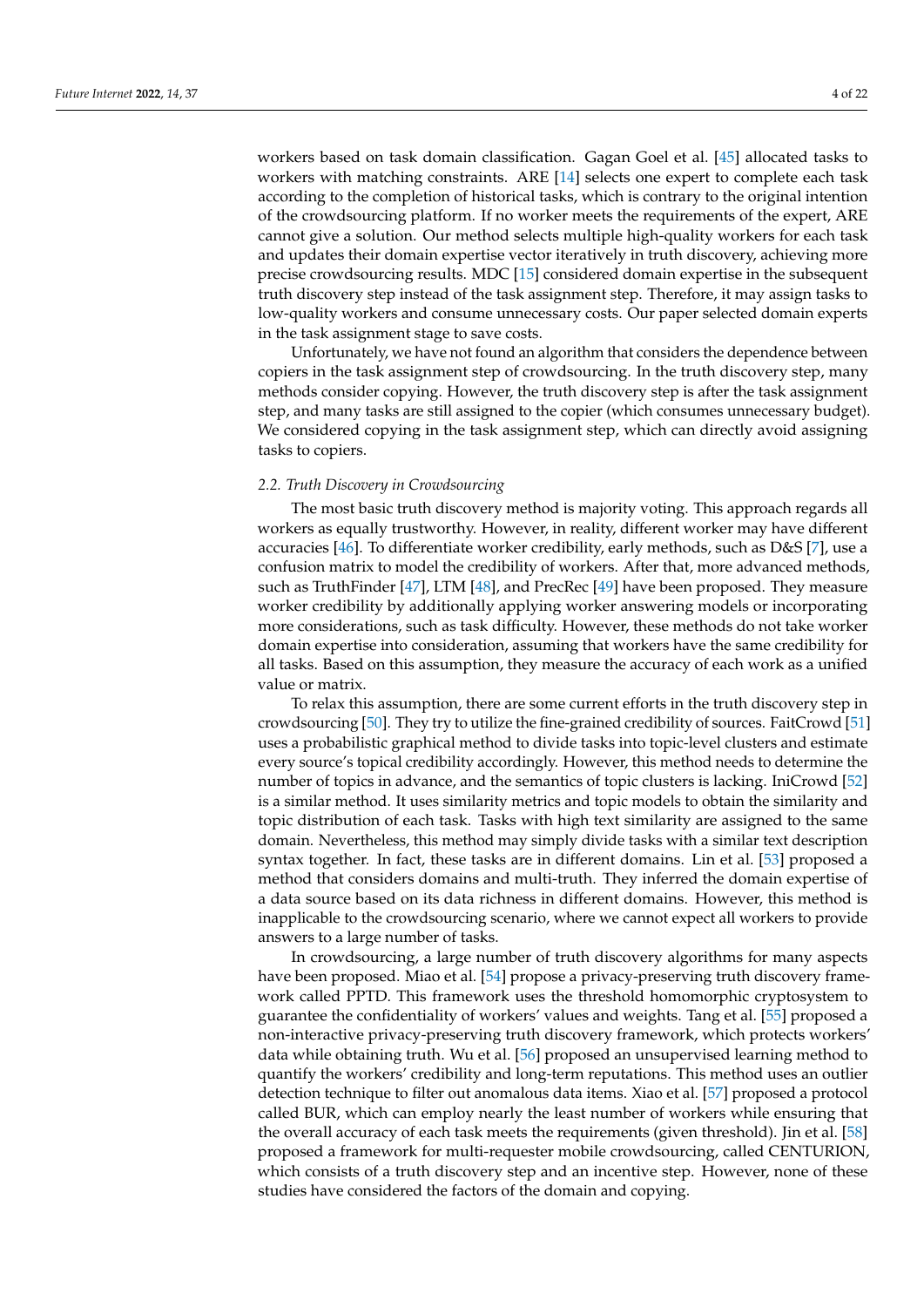In addition, copying is ubiquitous in crowdsourcing. The credibility of copiers is not in line with their real level. Some truth discovery works have taken source correlation into consideration. Dong et al. [\[16\]](#page-19-11) proposed a method to consider the relationship between sources in truth discovery. Source correlations were inferred based on the intuition that "if two sources provide the same false values, it is very likely that one copies from the other". However, this model does not precisely demonstrate how a potential correlation can impact the estimation of sources' trustworthiness. MBM [\[59\]](#page-21-5) takes into account both the copier and multi-truth problems. *IMC*<sup>2</sup> [\[60\]](#page-21-6) takes into comprehensive consideration the copying and incentive mechanism in crowdsourcing, but it still calculates the probability of copiers among all workers, which is very heavy in the actual crowdsourcing application. How to deal with copiers in crowdsourcing scenario is different from that in truth discovery. In a crowdsourcing system, we need to avoid assigning tasks to copiers, while when conducting truth discovery, we need to penalize the copiers by assigning them a lower reliability.

#### <span id="page-4-0"></span>**3. Problem Definition**

In this section, we formally define the problem of selecting workers wisely for crowdsourcing and provide the details of our crowdsourcing model. The system selecting workers wisely for crowdsourcing generally involves four components in its life cycle:

**Inputs** include:

- A set of domains, D.  $D = \{1, 2, \ldots |D|\}$ . This contains all the possible domains involved in the tasks in the system. All domain IDs are named from 1 to |*D*|;
- A set of tasks, T. Each  $t_j \in T$  is a numerical selection task.  $|l_j|$  indicates the number of options for the task *t<sup>j</sup>* . For example, if the task is to give Obama's age, then the |*l*| is 130. In addition, we use  $D_{t_j}$  to represent the domain set involved in task  $t_j$ ;
- A set of workers, W. Each  $w_i \in W$  applies to complete tasks in the crowdsourcing system;
- A set of labels, L. Each label  $L_i \in L$  is the information voluntarily provided by the worker at the time of registration, indicating some characteristics of the worker, such as age, occupation, etc. These labels are used to better initialize the domain expertise of workers in the initialization algorithm;
- M. The upper limit of the number of tasks each worker can complete. We set M as a constant;
- K. The number of workers required for each task. We set K to another constant.

**Intermediate variables** are generated and updated during the SWWC procedure:

- Worker domain expertise vector. Each  $w_i$  is modeled as a vector  $\left[v_i^1,v_i^2,\ldots v_i^{|D|}\right]$  $\begin{bmatrix} |D| \ i \end{bmatrix}$ where each  $v_i^k \in [0,1]$  indicates the expertise of worker  $w_i$  in answering tasks in domain  $k, 1 \leq k \leq |D|$ . A higher value  $v_i^k$  means that worker  $w_i$  is better at domain  $k$ . The system updates it after  $w_i$  completes tasks;
- Fine-grained worker credibility,  $q_i^j$  $w_i$ . This reflects the capability of worker  $w_i$ providing true value to task *t<sup>j</sup>* . It is calculated based on the worker domain expertise vector;
- Selected workers set,  $\hat{W_{t_j}}$ . This collects the workers selected to complete task  $t_j$ .  $|\hat{W_t}| \le K$  (Section [4.2\)](#page-6-1);
- $m_{w_i}$ . This depicts the number of tasks that has already been assigned to worker  $w_i$ .  $m_{w_i}$  should never exceed M;
- A set of answers provided by workers after task assignment, A. Each  $a_i^j$ *i* ∈ *A* depicts the answer provided by worker *w<sup>i</sup>* on task *t<sup>j</sup>* ;
- Historical task completion records, H. This collection contains all tasks that have been previously completed by workers. Each  $h \in H$  is modeled as a vector  $[w_i, t_j, a_i^j]$  $\left[ \frac{j}{i}, \bar{a_j} \right]$ where  $\bar{a}_j$  is the estimated truth of task  $t_j$ . We denote by  $\phi$  the observation of H. **Output** is:
- Estimated truth,  $\bar{a}_j$ . This is obtained by integrating the answers of all workers on task  $t_j$ .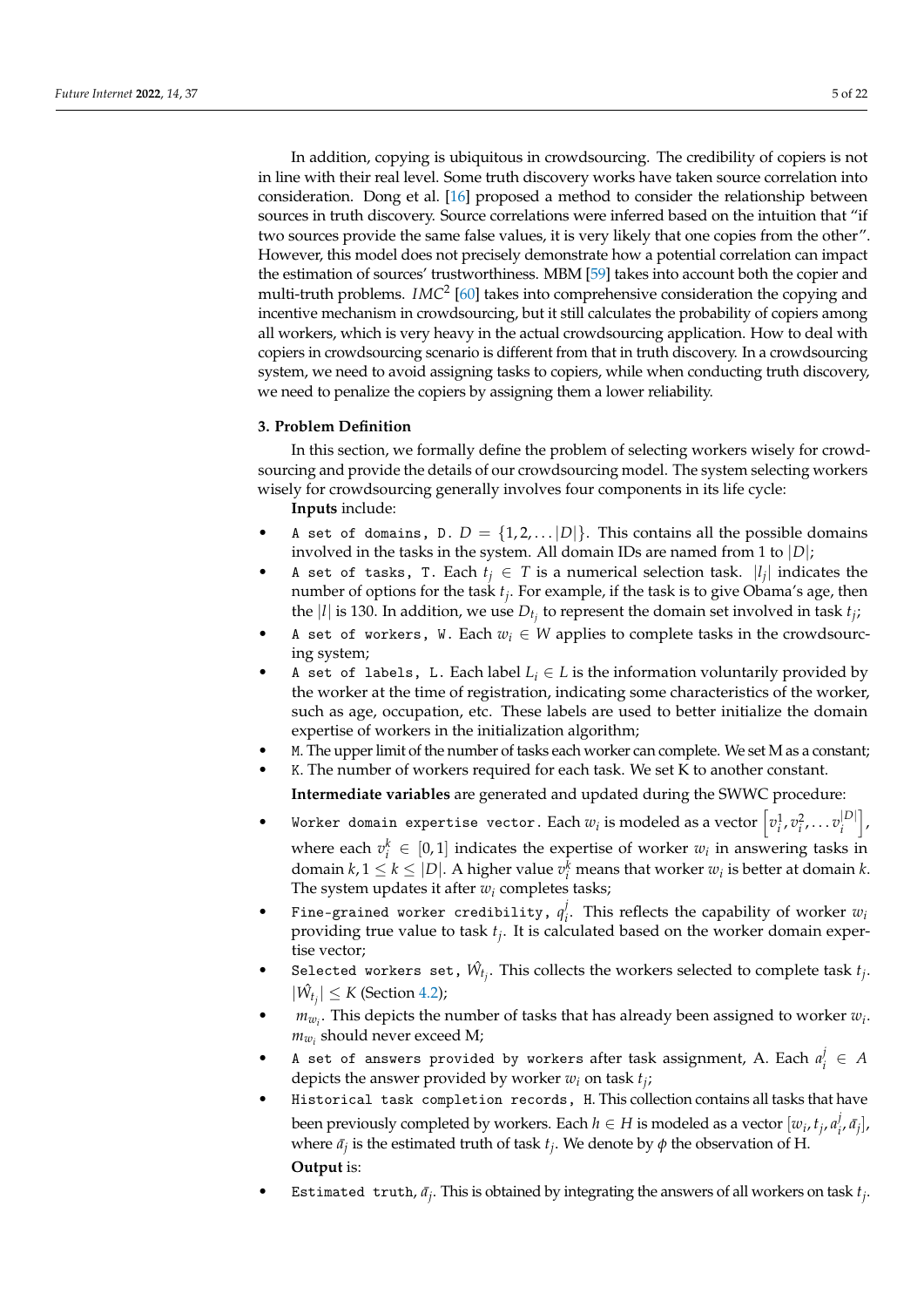**Ground truth** is the factual truth for each task  $t_j \in T$ , denoted as  $\hat{a}_j$ , which is used to measure the effectiveness of methods.

Different from most existing methods, we took the dependence of workers into consideration in order to reduce the impact of copiers. Based on the given historical task completion records, we calculated the probability of copying between each pair of workers. The basis for detecting plagiarism among workers is that if two workers  $w_i$  and  $w_{i'}$  always share the same wrong answers, there may be a dependence between them. We use  $w_i \perp w_{i'}$ to represent that workers  $w_i$  and  $w_{i'}$  are independent and use  $w_i \sim w_{i'}$  to describe that there is a dependence relation between  $w_i$  and  $w_{i'}$ .

To make the computation tractable, we assumed that the dependence of workers satisfies the following assumptions:

- Independent copying: The dependence of any pair of workers is independent of the dependence of any other pair of workers;
- No loop dependence: The dependence relationship between workers is non-transitive;
- Uniform false value distribution: For each task, there are multiple false values, and an independent worker has the same probability of providing each of them.

We formally define the problem of selecting workers wisely for crowdsourcing as follows: **The problem of selecting workers wisely for crowdsourcing:** Given a set of tasks (T) and a set of workers (W), assign tasks to appropriate independent workers by considering the domain. Then, calculate the estimated truth  $(\bar{a}_j)$  from the answers for each task  $t_j$ , satisfying that  $\bar{a_j}$  is as close to the ground truth  $\hat{a_j}$  as possible.

Figure [1](#page-5-0) shows an overview of the process of SWWC. SWWC contains two stages, i.e., the task assignment stage and the truth discovery stage. Requesters submit the task and task-related domain information to the crowdsourcing platform. When there are some workers applying to complete tasks, the crowdsourcing platform starts the task assignment step. For each new task, it first conducts fine-grained worker credibility calculation. Then, worker selection, as well as copier detection and removal are iteratively operated to wisely assign tasks to independent domain experts. After workers complete the task, they submit their answers to the system. Then, the truth discovery stage launches. In this stage, the truth computation and fine-grained worker credibility estimation are conducted in an iterative manner. Finally, the crowdsourcing platform returns the estimated truth to the requesters as the result of the tasks. At the same time, the crowdsourcing platform updates the work domain expertise vectors according to the estimated truth, which helps to better measure the real level of workers.

<span id="page-5-0"></span>

**Figure 1.** The process of SWWC.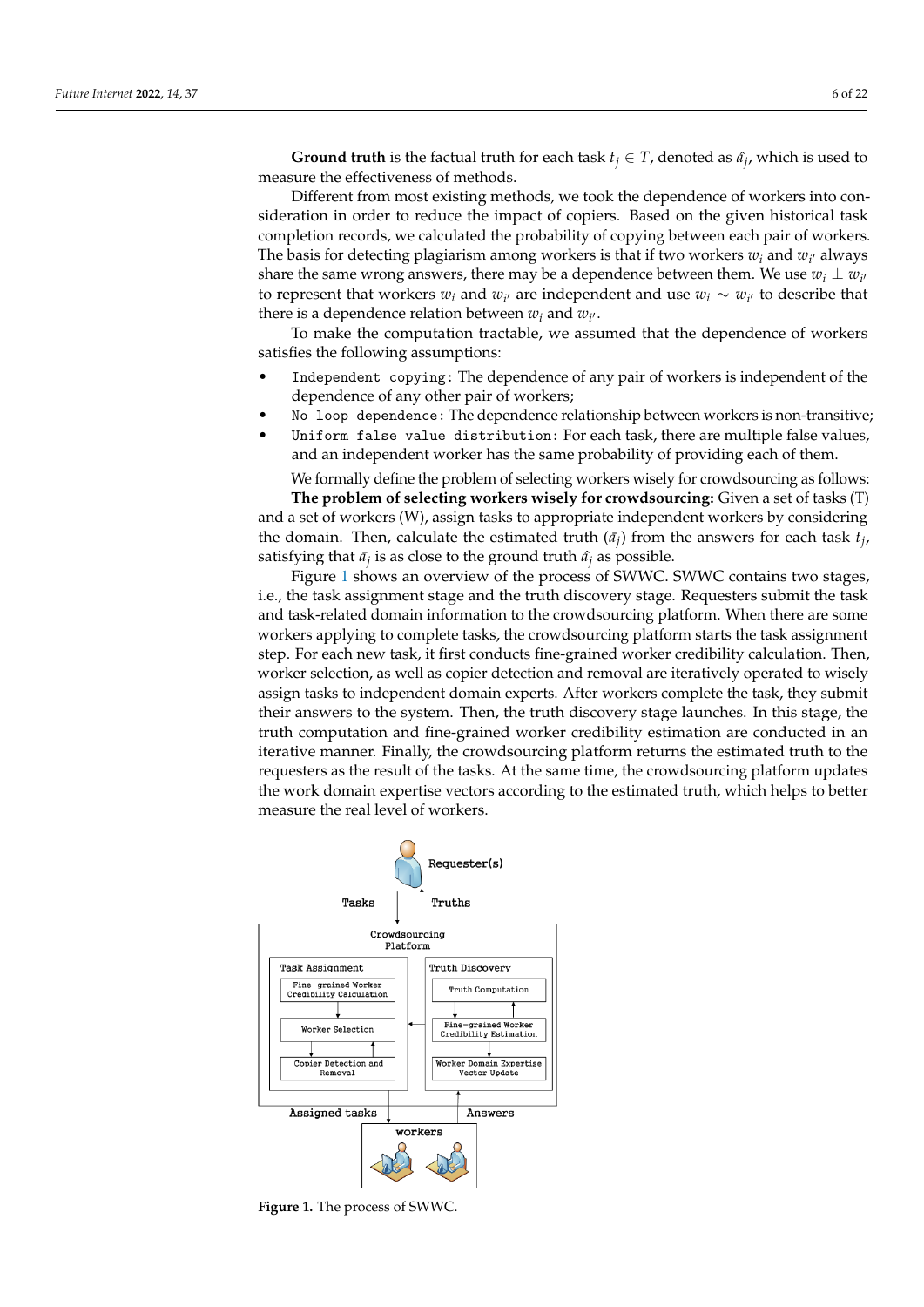#### <span id="page-6-0"></span>**4. Task Assignment**

This section presents our approach for task assignment. All tasks run in the order of first come, first execution. Each task follows these three steps: fine-grained worker credibility calculation (Section [4.1\)](#page-6-2), worker selection (Section [4.2\)](#page-6-1), and copier detection and removal (Section [4.3\)](#page-8-0). After Step 3 is executed, if there are no copiers, tasks are assigned according to the assignment strategy obtained in Step 2. If there are copiers, remove the copiers and then perform Step 2 until there are no copiers in the assignment strategy. The input, output, and execution flow of the task assignment algorithm are shown in Algorithm [1.](#page-6-3)

#### <span id="page-6-3"></span>**Algorithm 1** Task assignment.

**Input:** The set of tasks T, the set of workers W, historical task completion of all workers H, M, K

**Output:** Selected worker set for all tasks  $\left\{ \hat{W}_{t_j} \right\}$ 

- 1: Initialize:  ${m_{w_i}} = 0$ , iscopier = true 2: **for**  $j = 1$  to  $|T|$  **do**
- 3: //calculation of worker fine-grained credibility

4: **for**  $i = 1$  to  $|W|$  **do** compute  $q_i^j$  $\int_i'$  by (1)

- 5: **end for**
- 6: sort workers in descending order of credibility
- 7: **while** iscopier **do**
- 8: //worker selection 9: workerselection  $(t_j, \bar{W}_{t_j}, K, \{m_{w_i}\})$
- 10: //copier detection and removal
- 11: copierdisposal (iscopier,  $\{\hat{W}_{t_j}\}, \{q\}$ )
- 12: **end while**

# 13: **end for**

14: return  $\left\{\hat{W}_{t_j}\right\}$ 

## <span id="page-6-2"></span>*4.1. Fine-Grained Worker Credibility Calculation*

In reality, tasks may contain multiple domains, and workers may be good at different domains. In order to assign tasks to appropriate workers, we need to calculate the credibility of workers for each task. We define it as the worker fine-grained credibility, e.g., *q j*  $i<sub>i</sub>$ . For single-domain tasks, we can regard worker's domain quality in that domain as the finegrained credibility for these tasks. However, it is unreasonable to consider only one domain of the task for multi-domain tasks. We should consider all the domains covered by the task. For multi-domain tasks, we take the average value of the worker's domain quality in all the domains involved in the task as the fine-grained credibility of the worker. Here, fine-grained credibility is the worker's credibility for this specific task. The calculation of worker fine-grained credibility is shown in Formula (1).

$$
q_i^j = \frac{1}{|D_{t_j}|} \sum_{d \in D_{t_j}} v_i^d \tag{1}
$$

After obtaining the fine-grained credibility of all workers. For each task, we rank the workers in descending order of fine-grained credibility to obtain a candidate worker set  $\overline{W}_{t_j}$ . The total time complexity of Step 1 is  $O(|T|(|W||D| + |W|^2))$ .

#### <span id="page-6-1"></span>*4.2. Worker Selection*

In this section, we formulate the worker selection problem as an optimization problem [\[45,](#page-20-17)[61,](#page-21-7)[62\]](#page-21-8) and propose a greedy strategy to solve it more effectively. The basic idea is to find an assignment scheme to make all tasks be globally completed best. This can be achieved by selecting the first K workers from  $\bar{W}_{t_j}$ . However, note that each worker has an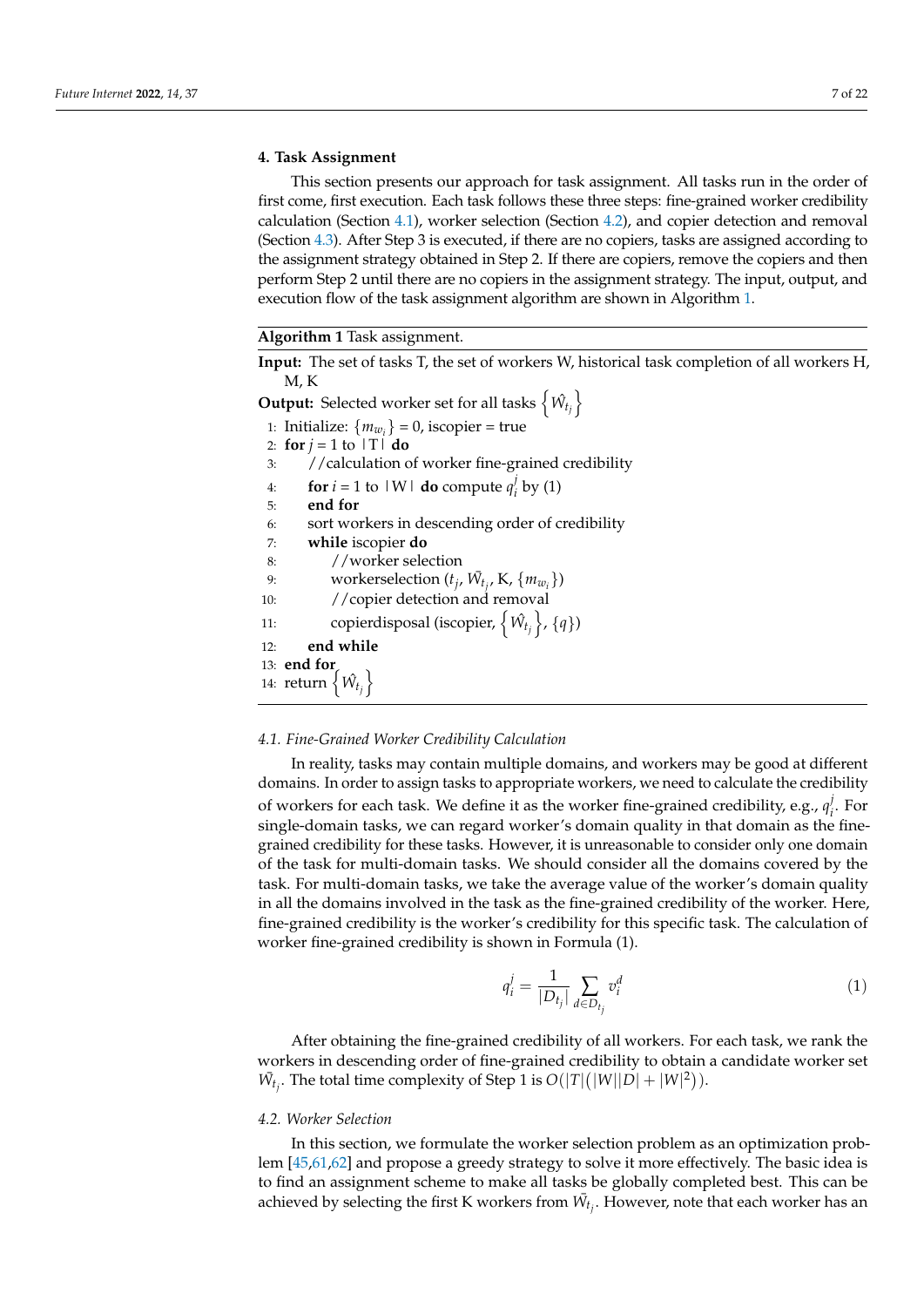upper limit (*M*) on the number of tasks that can be completed. For example, we assign *M* tasks to worker  $w_1$ . In the following tasks,  $w_1$  is still the best worker. Which K tasks will the worker  $w_1$  be assigned? We need to take this situation into account. We use set  $\{m_{w_i}\}$ to record the number of tasks that worker *w<sup>i</sup>* has been assigned.

For the set of tasks, Step 2 finds an optimal assignment scheme *S* to maximize the summation of the overall worker fine-grained credibility of all tasks in the scheme, i.e.,

$$
S = argmax \sum_{t_j \in T} \left( \sum_{w_i \in \hat{W}_{t_j}} q_i^j \right)
$$
 (2)

subject to:

$$
max(m_{w_i}) \leqslant M \tag{3}
$$

where  $\sum_{w_i \in \hat{W_{t_j}}} q_i^j$  $\mathbf{f}_i$  is the overall credibility of workers that globally complete  $t_j$ . Summing

such overall credibility of each task,  $\sum_{t_{j} \in T}$  $\left( \sum_{w_i \in \hat{W}_{t_i}} q_i^j \right)$ *i* can measure the credibility of all globally completed tasks.

Next, we prove that the optimal problem of worker selection is NP-hard.

**Proof.** Given a set of workers *W*, each of which corresponds to their credibility, then the system has a set of tasks *T*, each of which needs *K* workers to complete. In order to meet scheme *S*, we may need to detect  $(C_{|W|}^K)^{|T|}$  possible cases to find the optimal solution. There is no doubt that this has an exponential time complexity, which cannot be obtained in polynomial time. Therefore, the optimal problem of worker selection is a typical NP-hard problem.

#### **A Greedy approximation algorithm:**

As the optimal problem of worker selection is NP-hard, we developed a greedy-based approximation algorithm to efficiently solve it. The algorithm takes task *t<sup>j</sup>* , candidate worker set  $\bar{W}_{t_j}$ , number of workers needed K, and number of tasks completed by workers  ${m_{w_i}}$  as the input. The algorithm obtains an allocation set  $\hat{W}_{t_j}$  for each task  $t_j$ . For each task *t<sup>j</sup>* , it selects the worker with the highest credibility from the candidate worker set  $\bar{W}_{t_j}$  to assign the task. When  $t_j$  selects worker  $w_i$ , if  $m_{w_i}$  has reached the upper limit, it skips the worker and removes  $w_i$  from  $\bar{W}_{t_j}$ . Otherwise,  $t_j$  increases  $m_{w_i}$  by one, inserts  $w_i$ into  $\hat{W}_{t_j}$ , and removes  $w_i$  from  $\bar{W}_{t_j}$ . Perform this operation K times until the number of workers required for the task is reached, and output  $\hat{W_{t_j}}$ . The algorithm pseudo code of the worker selection part is shown in Algorithm [2.](#page-7-0) The time complexity for all tasks to complete worker selection is  $O(K |T|)$ .

<span id="page-7-0"></span>**Algorithm 2** Worker selection.

1: **function** WORKERSELECTION( $t_j$ ,  $\bar{W}_{t_j}$ , K,  $\{m_{w_i}\}\$ ) 2: **for**  $r = 1$  to K **do** 3: choose the first  $w_i \in \overline{W}_{t_i}$ 4: **if**  $m_{w_i}$  < M **then** 5: insert  $w_i$  into  $\hat{W_t}$ 6: remove  $w_i$  from  $\bar{W_t}$ 7:  $m_{w_i} + +$ 8: **else** 9: remove  $w_i$  from  $\bar{W_t}$ 10: **end if** 11: **end for** 12: **end function**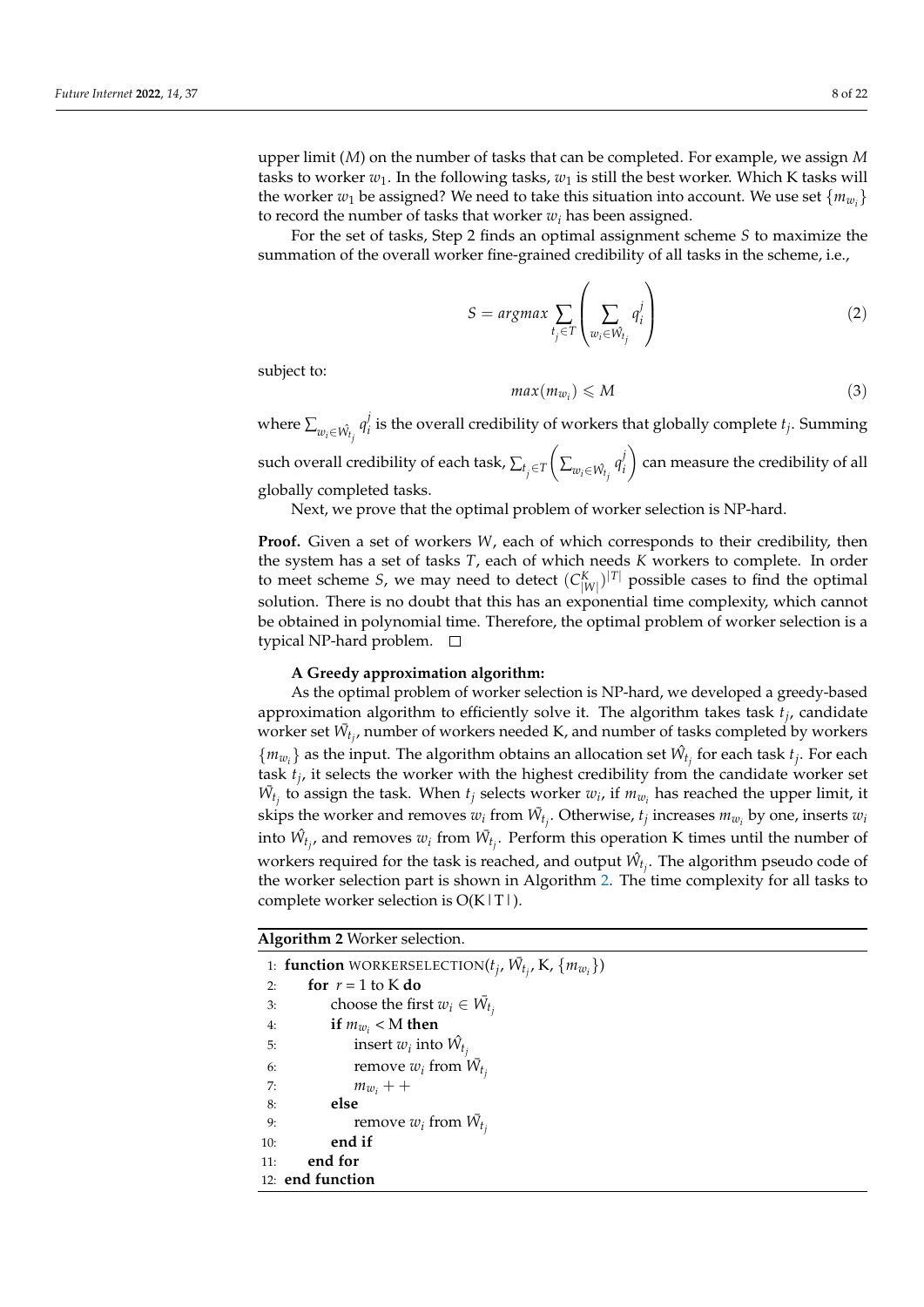#### <span id="page-8-0"></span>*4.3. Copier Detection and Removal*

Existing task assignment methods mostly assume that all workers complete their tasks independently. However, in reality, copying is ubiquitous. We classified workers into two groups, i.e., independent workers and copiers. Given a task, it may have multiple distinct false answers, but only one single true answer. It is common to observe two workers sharing the same true answer, but it is a rare event to see two workers providing the same false answer. Therefore, if two workers share many false answers, they are highly likely to be dependent, i.e.,  $w_i \sim w_{i'}$ .

We applied the Bayesian method to compute the dependent probability of two workers,  $w_i$  and  $w_{i'}$ . The purpose of the algorithm is to avoid assigning tasks to copiers in the task assignment step. Therefore, we not only need to detect whether there is a copying relationship between a pair of workers, but we also need to identify the direction of dependence. Intuitively, copiers normally tend to copy information from highly reliable workers. Therefore, given  $w_i \sim w_{i'}$ , we regard the worker with lower reliability as the copier. We denote  $w_i$  a copy from  $w_{i'}$  as  $w_i \rightarrow w_{i'}$ . In this paper, we focused on the direct copying relationship between any pair of workers, and leave the complex global copying detection as future work.

In order to calculate the dependence probability, we first partitioned the tasks completed by  $w_i$  and  $w_{i'}$  in H into three sets.  $T^t$  is the set of tasks on which  $w_i$  and  $w_{i'}$  provide the same true values;  $T^f$  is the set of tasks on which they provide the same false values;  $T^d$ is the set of tasks on which they provide different values.

We first considered the situation where the two workers  $w_i$  and  $w_{i'}$  are independent. Since there is only one true value, the probability that  $w_i$  and  $w_{i'}$  provide the same true value for task  $t_j$ , denoted by  $P_t^j$  $t'$  for convenience, is:

$$
P_t^j = P(t_j \in T^t | w_i \perp w_{i'}) = q_i^j \cdot q_{i'}^j \tag{4}
$$

Based on the assumption of a uniform false value distribution in Section [2,](#page-2-0) we think any independent worker has the same probability of providing each false value for task *t<sup>j</sup>* . Thus, the probability that worker  $w_i$  provides a false value for task  $t_j$  is  $\frac{1-q_i^j}{|l_j|-1}$ . The probability that  $w_i$  and  $w_{i'}$  provide the same false value for task  $t_j$ , denoted by  $P_j^j$  $'_{f'}$  is:

$$
P_f^j = P(t_j \in T^f | w_i \perp w_{i'}) = \frac{(1 - q_i^j) \cdot (1 - q_{i'}^j)}{|a|^j}
$$
(5)

Then, the probability that  $w_i$  and  $w_{i'}$  provide different values on task  $t_j$ , denoted by  $P^j_d$  $_{d}^{\prime\prime}$  is:

$$
P_d^j = P(t_j \in T^d | w_i \perp w_{i'}) = 1 - P_t^j - P_f^j \tag{6}
$$

Thus, the conditional probability of observing *φ* is:

$$
P(\phi|w_i \perp w_{i'}) = \prod_{t_j \in T^t} P_i^j \cdot \prod_{t_j \in T^f} P_j^j \cdot \prod_{t_j \in T^d} P_d^j \tag{7}
$$

We next considered the situation where  $w_i \to w_{i'}$  (similar for  $w_{i'} \to w_i$ ). There are two cases where  $w_i$  and  $w_{i'}$  provide the same value for the task  $t_j$ . First, with probability *r*, one copies the value from the other, and so, the value is true with probability  $q_i^j$  $v'_{i'}$  and false with probability  $1 - q_i^j$ *i*<sup>*i*</sup>. Second, with probability 1 − *r*, the two workers provide the value independently, and so, the probability of being true or false is the same as that in the situation where  $w_i$  and  $w_{i'}$  are independent. Thus, we have:

$$
P(t_j \in T^t | w_i \to w_{i'}) = q_{i'}^j \cdot r + P_t^j \cdot (1 - r)
$$
\n(8)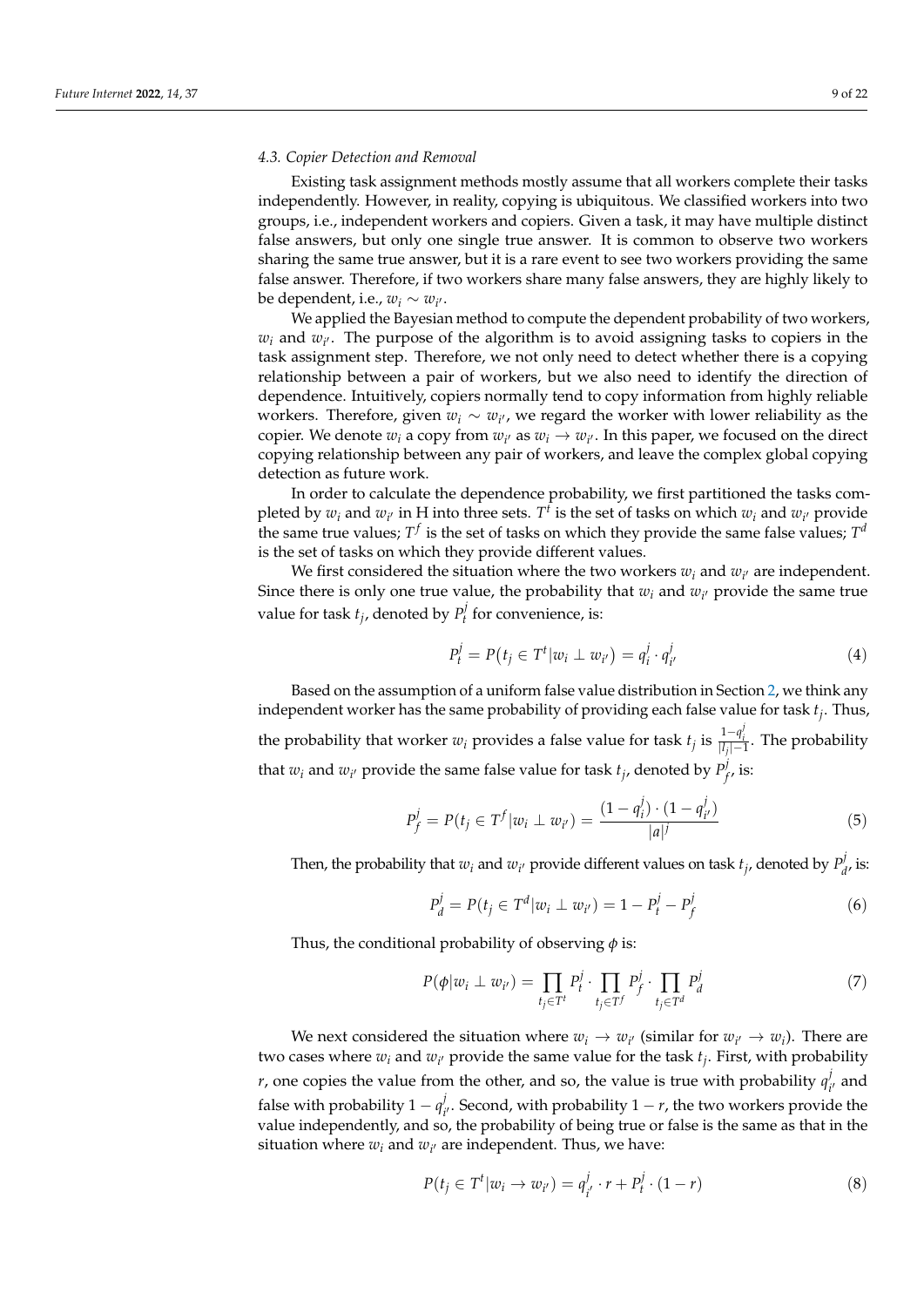$$
P(t_j \in T^f | w_i \to w_{i'}) = (1 - q_{i'}^j) \cdot r + P_f^j \cdot (1 - r)
$$
\n(9)

Finally, the probability that  $w_i$  and  $w_{i'}$  provide different values on task  $t_j$  is the probability that  $w_i$  provides a value independently, and the value differs from that provided by  $w_{i'}$ :

$$
P(t_j \in T^d | w_i \to w_{i'}) = P_d^j \cdot (1 - r)
$$
\n(10)

Thus, the conditional probability of *φ* is:

$$
P(\phi|w_i \to w_{i'}) = \prod_{t_j \in T^t} \left[ q_{i'}^j \cdot r + P_t^j \cdot (1 - r) \right]
$$

$$
\cdot \prod_{t_j \in T^f} \left[ (1 - q_{i'}^j) \cdot r + P_f^j \cdot (1 - r) \right] \cdot \prod_{t_j \in T^d} \left[ P_d^j \cdot (1 - r) \right]
$$
(11)

We compute  $P(w_i \rightarrow w_{i'}|\phi)$  accordingly:

$$
P(w_i \to w_{i'}|\phi) = [1 + \frac{1 - \alpha}{\alpha} \cdot \prod_{t_j \in T^t} \frac{P_t^j}{q_{i'}^j \cdot r + P_t^j \cdot (1 - r)}
$$

$$
\cdot \prod_{t_j \in T^f} \frac{P_f^j}{(1 - q_{i'}^j) \cdot r + P_f^j \cdot (1 - r)} \cdot (\frac{1}{1 - r})^{|T^d|}]^{-1}
$$
(12)

Here,  $\alpha = P(w_i \sim w_{i'})$  (0 <  $\alpha$  < 1) is the a priori probability that two workers are dependent.

By applying the Bayesian method, we can compute the dependent probability for every pair of workers  $w_i$  and  $w_{i'}$ . If the probability  $P(w_i \to w_{i'})$  is larger than threshold *β*, then we say there is a dependency between  $w_i$  and  $w_{i'}$ . If both  $P(w_i \to w_{i'})$  and  $P(w_i \to w_{i'})$ are larger than threshold  $\beta$ , then we should identify the direction of copying. We regard the worker with lower accuracy as the copier between them. To punish the copiers, we not only avoid assigning the current task to them, but also halve their credibility to facilitate copying detection for the upcoming tasks.

The algorithm pseudo code of the copier detection and removal part is shown in Algorithm [3.](#page-9-0) The time complexity for all tasks to complete copier detection and removal is  $O(C_K^2|H|)$ . If Step 2 and Step 3 cycle *v* times, the time complexity of task assignment is  $O(|T|(|W||D| + |W|^2 + v(K|T| + C_K^2|H|)))$ . In practice,  $v \le 5$ .

<span id="page-9-0"></span>**Algorithm 3** Copier disposal.

|     | 1: <b>function</b> COPIERDISPOSAL(iscopier, $\{\hat{W}_{t_i}\}, \{q\}$ ) |
|-----|--------------------------------------------------------------------------|
| 2:  | $isco pier = false$                                                      |
| 3:  | $copiernum = 0$                                                          |
| 4:  | for $w_i \in \hat{W_t}$ , $w_{i'} \in \hat{W_t}$ ; $w_i \neq w_{i'}$ do  |
| 5:  | compute $P(w_i \sim w_{i'} \phi)$ by (4–12)                              |
| 6:  | if $P(w_i \sim w_{i'} \phi) > \beta$ then                                |
| 7:  | if $q_i^j < q_i^j$ , then copier = $w_i$                                 |
| 8:  | elsecopier = $w_{i'}$                                                    |
| 9:  | end if                                                                   |
| 10: | $iscopier = true$ , copiernum++                                          |
| 11: | remove copier from $\hat{W}_{t_i}$                                       |
| 12: | halve the credibility of the copier                                      |
| 13: | end if                                                                   |
| 14: | $K = copiernum$                                                          |
|     | 15: end for                                                              |
|     | 16: return iscopier, K                                                   |
|     | 17: end function                                                         |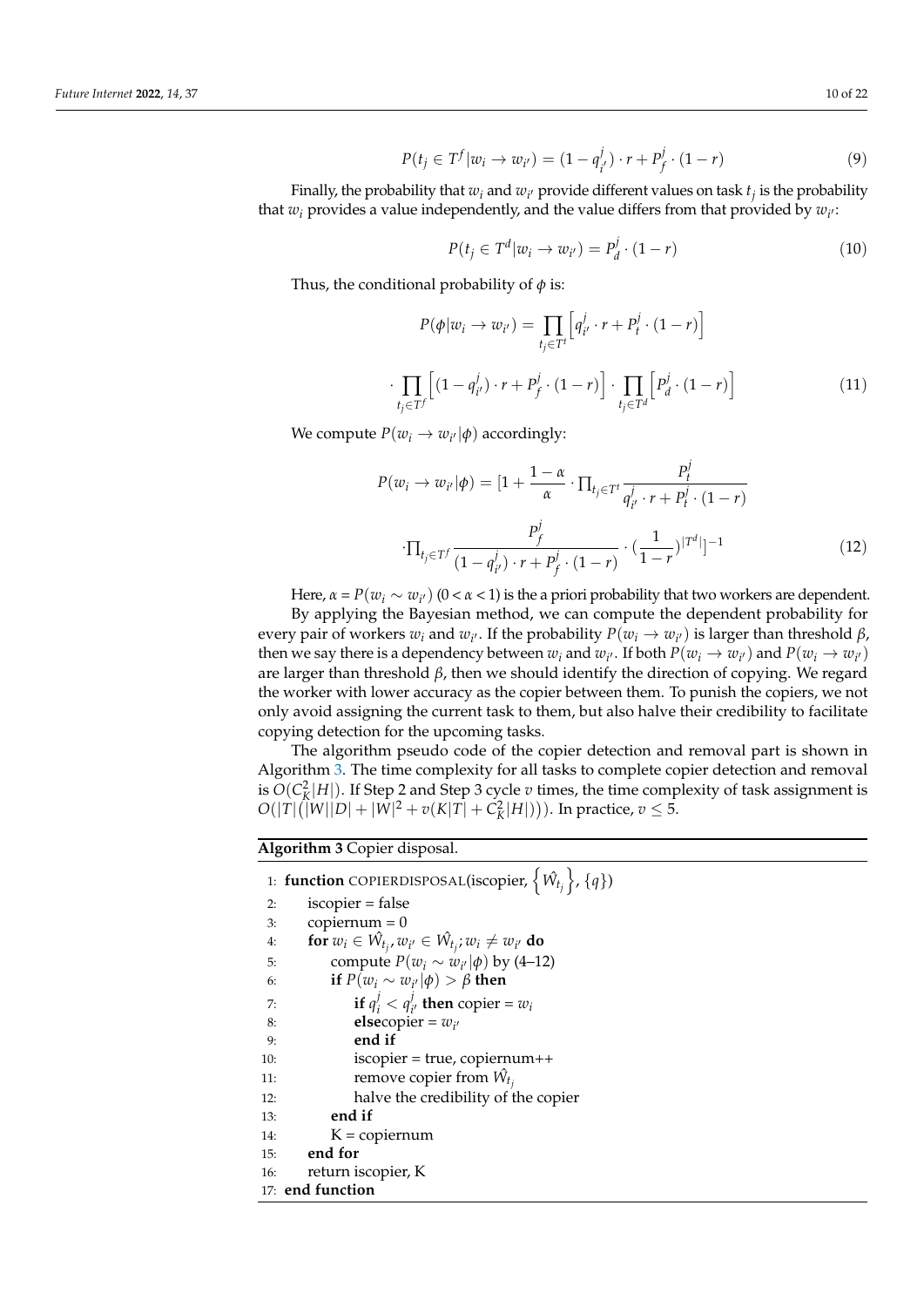# <span id="page-10-0"></span>**5. Truth Discovery**

This section presents our truth discovery method. We observe that there are two relations between workers' credibility and tasks' truth: (i) given a task *t<sup>j</sup>* , if the worker's credibility for  $t_j$  is high, then his/her answer is likely to be the truth for  $t_j$ ; (ii) given a worker  $w_i$ , if  $w_i$  often answers tasks correctly, then  $w_i$  has a high credibility. Therefore, truth and workers' credibility depend on each other. Based on these intuitions, we developed our approach, in which the truth computation step and the worker credibility estimation step are iteratively conducted until convergence. Next, we introduce these two steps in detail and analyze the time complexity of the truth discovery step.

**Truth computation step:** In this step, workers' credibility is assumed to be fixed. Then, the estimated truth  $\bar{a}_j$  can be inferred through weighted aggregation. In general, for each task, we obtain the estimated truth by the following formula.

$$
\bar{a}_j = \frac{\sum_{w_i \in \hat{W}_{t_j}} a_i^j \cdot q_i^j}{\sum_{w_i \in \hat{W}_{t_j}} q_i^j}
$$
\n(13)

This follows the principle that answers from reliable workers are considered more in the aggregation.

**Worker credibility estimation step:** In this step, workers' credibility is identified based on the current estimated truth. As  $q_i^j$  $\mathbf{z}_i^j$  denotes worker  $w_i$ 's credibility for task  $t_j$ , we decide whether to improve or reduce the credibility of  $w_i$  according to the difference  $e_i^j$ *i* between *a j*  $\nu_i'$  and  $\bar{a}_j$ . We used the following principles to update the worker's credibility: (i) If  $e^j_i$  $\frac{1}{i}$  is less than the threshold *θ*, we think worker's answer is good and improve his/her credibility. (ii) If *e j i* is larger than *θ*, we believe that worker's answer is poor and his/her accuracy is reduced. We use the indicator function to represent this:

$$
F = \begin{cases} 1, & e_i^j \leq \theta \\ 0, & e_i^j > \theta \end{cases}
$$
 (14)

Then, we calculate the accuracy of the worker  $q_i^j$ *i* :

$$
q_i^j = (q_i^j + 0.5 \cdot (1 - q_i^j))^F \cdot (q_i^j - 0.5 \cdot \frac{e_i^j}{|I|} \cdot q_i^j)^{|F-1|}
$$
\n(15)

The above formula shows how to improve the credibility of reliable workers and reduce the credibility of unreliable workers.

After we obtain the new credibility of workers, we can calculate the estimated truth again. We iteratively calculate these two values until they converge. The estimated truth obtained after convergence is the final estimated truth we need, that is the last round of  $\bar{a}_j$ . In the truth discovery, there is also the step of updating worker domain expertise, which we analyze in Section [6.1.](#page-11-1) The pseudo code of the whole truth discovery algorithm is shown in Algorithm [4.](#page-11-2)

**Time complexity:** For each task, suppose it takes *u* iterations to converge, then the time complexity of obtaining the final  $\bar{T}_j$  is  $O(uk)$ . The time complexity of updating worker domain expertise is  $O(|W||D|)$ . Thus, the total time complexity is  $O(|T|(uk + |W||D|))$ . In practice,  $u \leq 20$ , the time complexity is linear.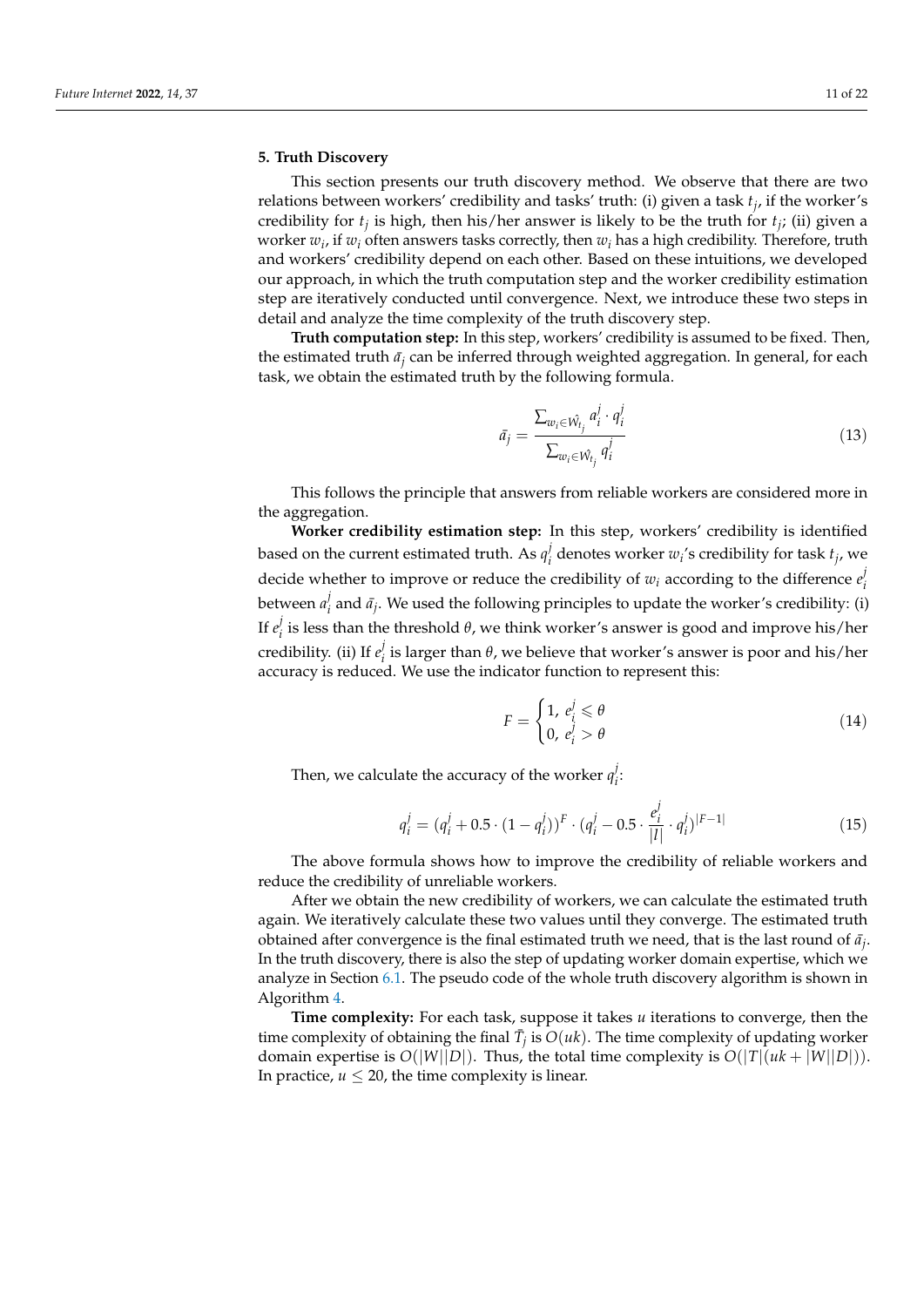#### <span id="page-11-2"></span>**Algorithm 4** Truth discovery.

**Input:** The set of answers  $\{ < t, w, a > \}$ **Output:** truth  $\bar{a}$ , updated worker domain quality 1: **for**  $j = 1$  to  $|T|$  **do** 2: **repeat** 3: compute  $\bar{a}_i$  by (13) 4: **for** each  $w_i \in \hat{W_t}$  do 5: compute  $q_i^j$  $\frac{1}{i}$  by (14,15) 6: **end for** 7: **until** convergence 8: **for** each  $w_i \in \hat{W}_{t_j}$  do 9: compute  $v_i^k$  by (16) 10: **end for** 11: **end for** 12: return  $\bar{a}$ , updated worker domain quality

#### <span id="page-11-0"></span>**6. Worker Domain Expertise Renewal and Initialization**

The domain expertise for workers involves two operations: one is updating the domain expertise of workers after workers complete their tasks; the other is initializing the domain expertise for new workers. Next, we introduce them in Sections [6.1](#page-11-1) and [6.2,](#page-11-3) respectively.

#### <span id="page-11-1"></span>*6.1. Worker Domain Expertise Renewal*

After obtaining the truth for each task, we need to update the domain expertise vector of the participating workers who complete the task according to  $\bar{a}_j$ . According to this, the domain expertise vector can better reflect the real level of workers. The method of updating the domain expertise vector is similar to the credibility update method, the formula is as follows:

$$
v_i^k = (v_i^k + 0.5 \cdot \frac{1}{|D_{t_j}|} \cdot (1 - v_i^k))^F \cdot (v_i^k - 0.5 \cdot \frac{1}{|D_{t_j}|} \cdot \frac{e_i^k}{|l|} \cdot v_i^k)^{|F-1|}
$$
(16)

#### <span id="page-11-3"></span>*6.2. Worker Domain Expertise Initialization*

For a new worker, we need to set her/his initial domain expertise vector. This is a cold-start problem. Most of today's crowdsourcing and truth discovery methods set it to a fixed value of 0.5. The accuracy of workers is updated through multiple rounds of iterations to make it close to the real level of workers.

We initialize workers' domain expertise vector through the information provided by workers during registration. Workers need to fill in some personal information when registering, including gender, age, occupation, etc. Different workers have different accuracy in different domains, which is related to workers' age, occupation, and so on. For example, programmers tend to know more about computer problems, and the older they are, the deeper their knowledge may be. Therefore, we explored how to use the worker registration information to better optimize the accuracy initialization of the worker domain.

We use each registration information option as a label (such as men, college students, teachers). For each label, we calculate a domain expertise vector according to the accuracy of existing workers in the crowdsourcing system, which represents the accuracy of the person containing the label in each domain. Each element  $L_a^k$  in the label vector  $L_a$  is calculated as follows:

$$
L_a^k = \frac{1}{|W|} \cdot \sum_{w_i \text{ contains } L_a} v_i^k
$$

where |*W*| refers to the number of workers with the *L<sup>a</sup>* label.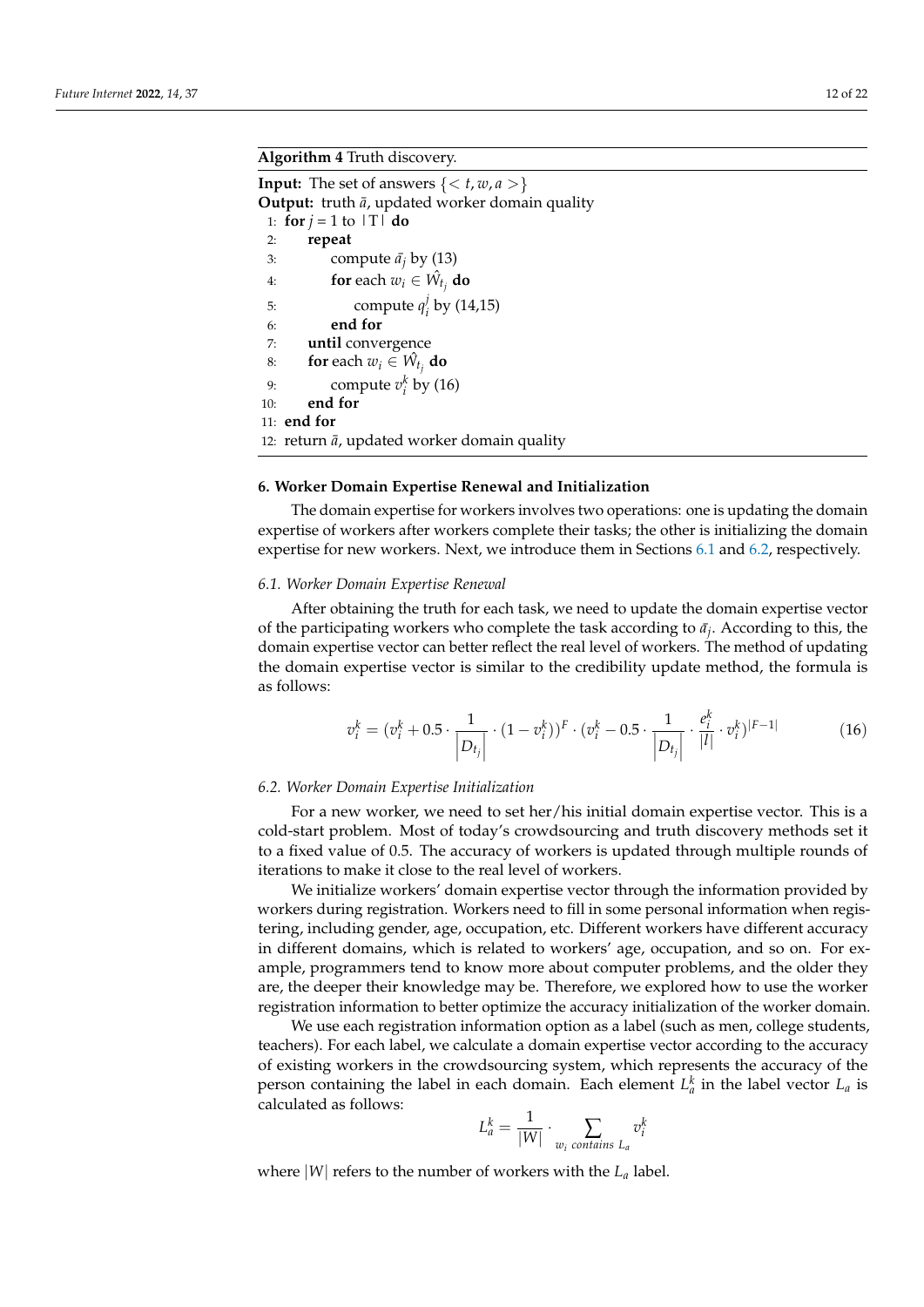When a new worker arrives, we initialize his/her domain expertise vector according to the label vector and the new worker registration information. The initialization calculation formula is as follows:

$$
v_i^k = \frac{1}{|L|} \cdot \sum_{L_a \text{ belongs to } w_i} L_a^k
$$

where  $|L|$  refers to the number of labels belonging to worker  $w_i$ .

At this step, we complete the domain expertise vector initialization of workers by using the registration information.

#### <span id="page-12-0"></span>**7. Experiments**

We present the experiment settings in Section [7.1.](#page-12-1) In Section [7.2,](#page-13-0) we compare our method with baseline methods on two real-world datasets in terms of effectiveness and efficiency. In Section [7.3,](#page-15-0) we compare our method on one synthetic dataset with copiers. In Section [7.4,](#page-16-0) we validate the expertise of different workers in different domains and analyze the experimental results of our initialization algorithm.

#### <span id="page-12-1"></span>*7.1. Experimental Settings*

We conducted experiments on two real-world datasets and one synthetic dataset:

- MovieLens [\[63\]](#page-21-9): This dataset contains 1,000,209 anonymous ratings of approximately 3900 movies made by 6040 MovieLens users. All ratings are in the following format: UserID-MovieID-Rating. UserIDs range between 1 and 6040. MovieIDs range between 1 and 3952. Ratings are made on a 5-star scale. Another file contains the domain to which each movie belongs. Each user has at least 20 ratings;
- Anime [\(https://www.kaggle.com/CooperUnion/anime-recommendations-database](https://www.kaggle.com/CooperUnion/anime-recommendations-database) (accessed on 19 December 2021)): This dataset contains information on user preference data from 73,516 users on 12,294 anime works. Each user is able to add anime works to his/her completed list and give it a rating. This dataset is a compilation of those ratings. All data are displayed in the following format: userid-animid-rating (ratings range from 0 to 10). The domain information of anime works is in the description document of the anime works;
- Synthetic dataset: This dataset was synthesized on the basis of MovieLens dataset by manually adding copiers. We added different proportions of copiers, in which each copier randomly copies a worker in the MovieLens dataset. Due to randomness, we generated 100 synthetic datasets for each proportion, and the experimental results of each method were averaged. We discuss the performance of various algorithms via tuning the proportion of copiers.

Now, there are many crowdsourcing methods to solve the crowdsourcing problem from different angles. We compared our method with the following seven baseline methods:

- RandomMV: This method uses a random strategy for task assignment and aggregates workers' answers to generate truth by using majority voting;
- D&S [\[7\]](#page-19-3): This method also uses the random strategy for task assignment. For truth discovery, it uses the EM algorithm, which calculates worker accuracy and truth;
- ASKIT! [\[17\]](#page-19-12): This method uses an entropy-like method to define the uncertainty of each task and infers the truth by majority voting. The task with the highest uncertainty is the next one to be assigned to the worker;
- CDAS [\[6\]](#page-19-2): It provides an estimated accuracy for each result from workers based on the workers' historical performances. Each task we are already confident in is terminated and no longer assigned to workers. At each step, CDAS selects at random a nonterminated task to assign to the incoming worker;
- ARE [\[14\]](#page-19-9): This method selects one expert for each task based on the professional domain and proficiency of workers' knowledge. In this model, experts accept tasks equal to or lower than their proficiency;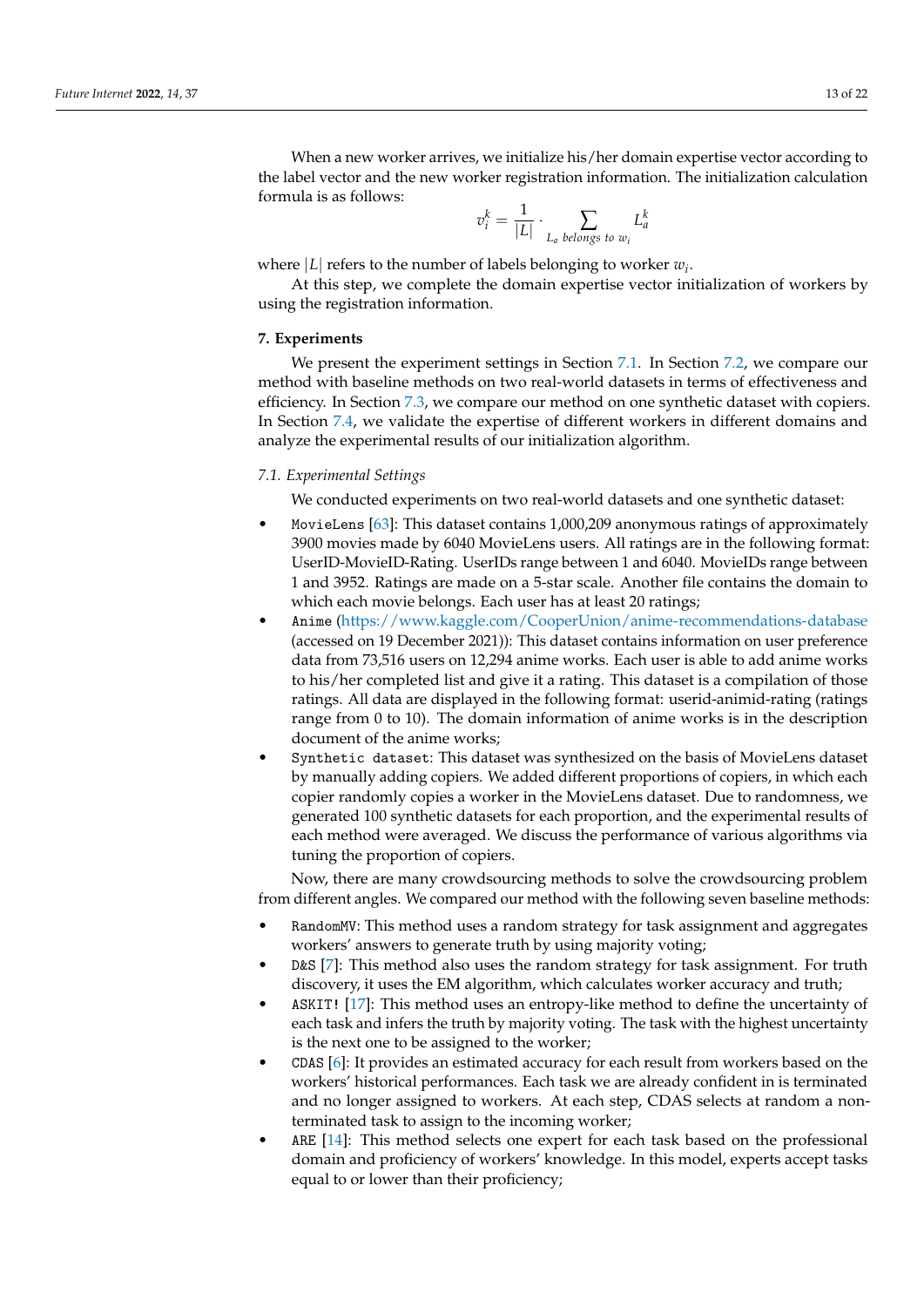- MDC [\[15\]](#page-19-10): This method considers the domain factors of tasks and workers to aggregate better results in the truth discovery stage. Calculate the truth, and update the worker's domain credibility by the proportion of the task in each domain, the worker's answer, and domain credibility;
- SWWC-NoCopier: This is a variant of our method SWWC, but it assumes all workers are independent.

We adopted accuracy and efficiency to evaluate the performance of the methods. The goal of crowdsourcing is to obtain the best answer for each task. Therefore, the lower the error obtained by the method and the closer the truth estimated by the method is to the ground truth, the better. Thus, we used the MAE and RMSE to measure accuracy. In addition, we used program running time to measure efficiency. Because of the randomness, we ran each method 100 times to evaluate their average performance:

• MAE: This quantifies the average error between the estimated truth and the ground truth. The lower the MAE, the better the estimated truth. The formula is as follows:

$$
\text{MAE} = \frac{1}{|T|} \left( \sum_{j=1}^{|T|} \bar{a}_j - \hat{a}_j \right) \tag{17}
$$

• RMSE: This can well measure the deviation between the estimated value and the ground truth. The lower the RMSE, the better the estimated truth. The formula is as follows:

RMSE = 
$$
\sqrt{\frac{1}{|T|} \left( \sum_{j=1}^{|T|} \bar{a}_j - \hat{a}_j \right)^2}
$$
 (18)

K was set as 10 for all methods. Because of the randomness, we ran each method 100 times to evaluate their average performance. We implemented all compared methods in Python 3.7, on a Window's server with an 8-core Intel(R) Core(TM) i7-3770 CPU @ 3.40 GHz cores and 8 GB memory.

#### <span id="page-13-0"></span>*7.2. Comparative Study on Two Real-World Datasets*

We compared SWWC with the baseline approaches mentioned in Section [7.1](#page-12-1) with the same set of tasks for qualification. Table [1](#page-13-1) and Figure [2](#page-14-0) show the performance of these approaches on accuracy and efficiency. We can see that our method performed better than others. Since these datasets do not contain copiers, the MAE of our method SWWC-NoCopier was the lowest, followed by our another method, SWWC, which considers copying. Although there are no copiers in these datasets, SWWC may calculate some workers as copiers in the calculation process, which will cause some misjudgment. However, we can see from the results that there were few misjudgments and little impact on the results. Our method SWWC was still superior to all other baseline methods (except SWWC-NoCopier).

<span id="page-13-1"></span>**Table 1.** Comparison of different methods on two real-world datasets (1).

|               | MovieLens  |             |          |  |  |
|---------------|------------|-------------|----------|--|--|
|               | <b>MAE</b> | <b>RMSE</b> | Time (s) |  |  |
| <b>SWWC</b>   | 0.3677     | 0.7583      | 1855.29  |  |  |
| SWWC-NoCopier | 0.3606     | 0.7222      | 14.07    |  |  |
| RandomMV      | 0.6914     | 1.0969      | 56.31    |  |  |
| D&S           | 0.4364     | 0.7942      | 54.74    |  |  |
| ASKIT!        | 0.7348     | 1.1110      | 1561.88  |  |  |
| <b>CDAS</b>   | 0.4134     | 0.7801      | 59.66    |  |  |
| <b>ARE</b>    | 0.8792     | 1.2247      | 69.53    |  |  |
| MDC.          | 0.3851     | 0.7243      | 69.60    |  |  |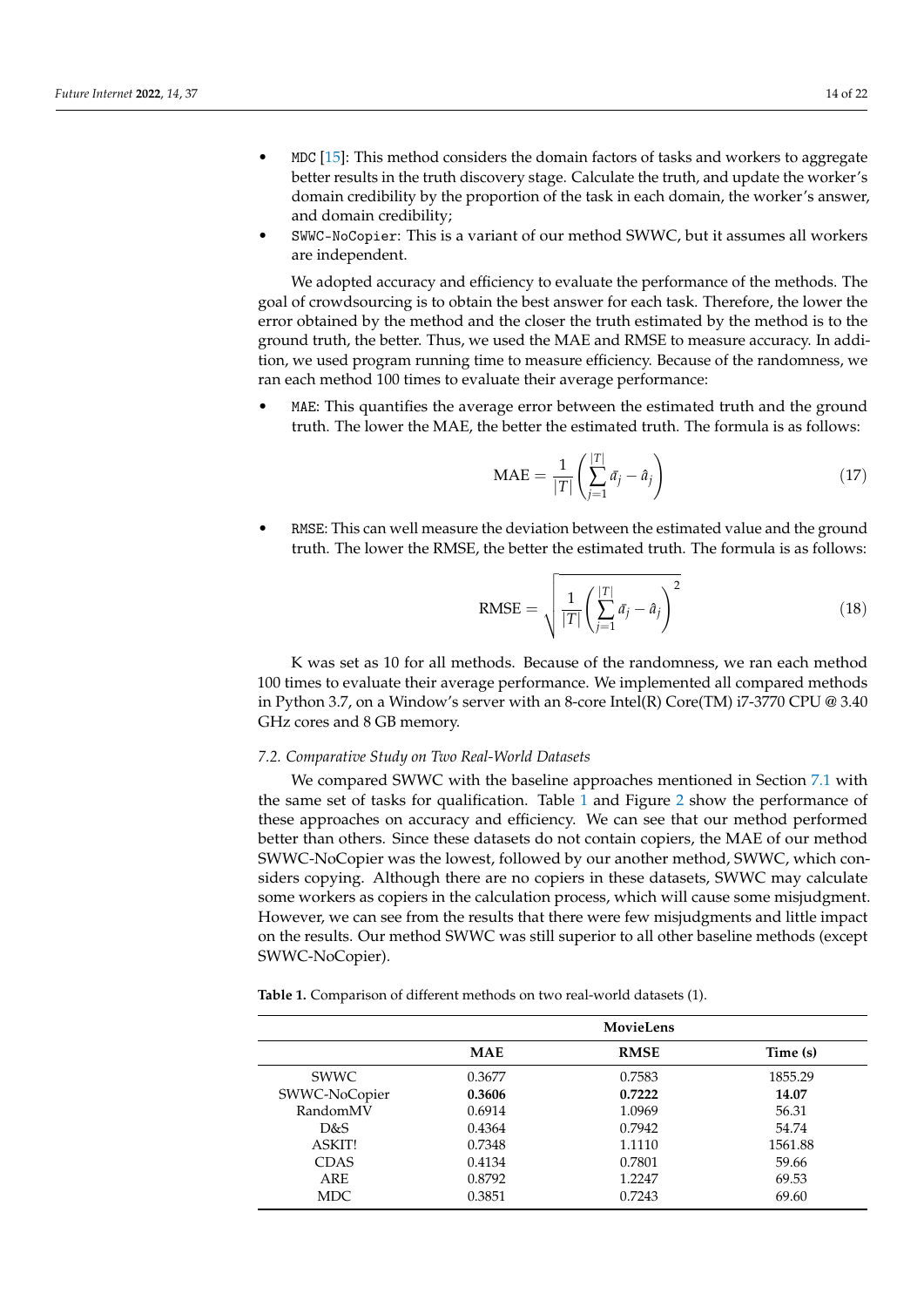<span id="page-14-0"></span>

**Figure 2.** MAE of different methods on two real-world datasets.

RandomMV, ASKIT!, and ARE performed worst on both datasets. The performance of RandomMV largely depends on the quality of the selected worker set: if the set contains more good workers, the accuracy would be high; otherwise, the accuracy would be low. The main problem of method ASKIT! is the sequence of task assignment. This method does not focus on selecting high-quality workers for each task. Although the ARE method considers domain factors to conduct task assignment, it only selects one for each task. When no qualified expert was available in the system, ARE failed to assign the related tasks. Therefore, the experimental results of RandomMV, ASKIT!, and ARE were not ideal. CDAS and MDC were second only to our method. CDAS considers the confidence of the estimated values. This is an effective way to improve the accuracy of the results. MDC considers domain factors in the truth discovery process, which is helpful to improve the accuracy. However, they do not consider the domain in the task assignment stage, which resulted in a lower accuracy compared with our method. D&S had a certain effect on improving the accuracy of the results. The EM algorithm enhanced the accuracy in the truth discovery stage, so the deviation between the estimated value and the truth was slight, e.g., a small RMSE. However, the lack of consideration of the domain factor makes it perform poorly in the MAE.

In order to verify whether only the domain information type is beneficial to the results, we also experimented with the domain information of broadcast mode on the anime dataset. Anime (Domain 1) in Table [2](#page-15-1) is the type of anime, and Anime (Domain 2) is the broadcast mode of anime. Anime (Domain 1) includes Action, Adventure, Comedy, Drama, etc. Anime (Domain 2) includes TV, Movie, OVA, ONA, and Special. From the experimental results, we can see that the MAE was the lowest whether considering the domain type or broadcast mode, which proves our idea: considering the domain factor in task assignment is beneficial to the truth. However, considering different domains, the improvement effect of the results was also different. In our experiment, type was better than broadcast.

We measured the efficiency of compared methods by running time. From Tables [1](#page-13-1) and [2,](#page-15-1) we can see that our method SWWC took a relatively long time for conducting copying detection. We iteratively detected copiers while assigning tasks to proper workers, so as to improve the accuracy of crowdsourcing. The variant of our method, i.e., SWWC-NoCopier, that excludes the copier detection module consumed the least execution time. It demonstrated that the efficiency of our method is linear with the number of tasks.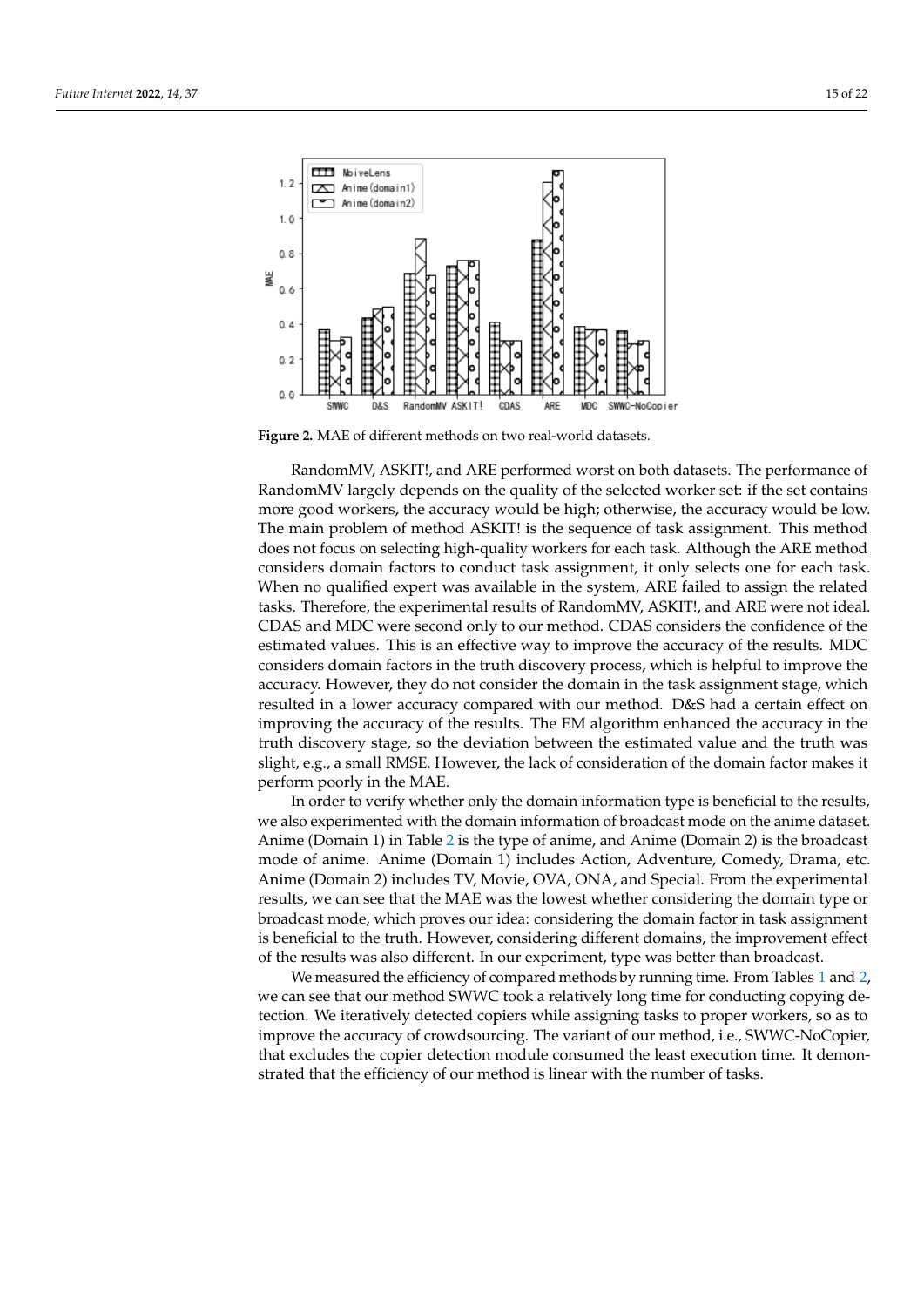|               | Anime (Domain 1) |             |          | Anime (Domain 2) |             |          |
|---------------|------------------|-------------|----------|------------------|-------------|----------|
|               | <b>MAE</b>       | <b>RMSE</b> | Time (s) | <b>MAE</b>       | <b>RMSE</b> | Time (s) |
| <b>SWWC</b>   | 0.3043           | 1.1036      | 3614.597 | 0.3243           | 1.0234      | 3524.965 |
| SWWC-NoCopier | 0.2875           | 1.0368      | 5.611    | 0.3075           | 0.9521      | 5.483    |
| RandomMV      | 0.8882           | 1.1077      | 48.123   | 0.6779           | 0.8865      | 52.328   |
| D&S           | 0.4850           | 0.6799      | 46.375   | 0.4971           | 0.6459      | 50.762   |
| <b>ASKIT!</b> | 0.7605           | 0.9749      | 1507.95  | 0.7605           | 0.9749      | 1507.95  |
| <b>CDAS</b>   | 0.3097           | 1.0935      | 39.32    | 0.3097           | 1.0935      | 39.32    |
| ARE           | 1.2089           | 1.6919      | 519.29   | 1.2757           | 1.6080      | 502.35   |
| <b>MDC</b>    | 0.3663           | 0.4879      | 489.131  | 0.3662           | 1.1027      | 482.58   |

<span id="page-15-1"></span>**Table 2.** Comparison of different methods on two real-world datasets (2).

#### <span id="page-15-0"></span>*7.3. Comparative Study on One Synthetic Dataset*

To study the impact of copiers in crowdsourcing, we conducted a comparison study on a synthetic dataset with copiers. By tuning the proportion of copiers in the dataset from 10% to 30%, we obtained three datasets. We ran all eight methods on those datasets. All method results are shown in Table [3.](#page-16-1) From Figure [3,](#page-15-2) we can see that when the proportion of copiers increased, the MAEs of different methods increased to varying degrees, but our method (SWWC) could still maintain the lowest MAE. The errors of five methods, i.e., SWWC-NoCopier, D&S, ARE, MDC, and CDAS, increased linearly when the proportion of copiers increased, while the error of RandomMV increased exponentially. Among all the methods, ASKIT! showed the worst performance when copiers existed in the dataset. ASKIT! determines which task to assign through uncertainty. It does not involve selecting appropriate workers to complete it, so copiers have a great impact on it. Because SWWC identifies the copiers and removes the copiers from the task assignment, each task can be assigned to highly reliable workers. Thus, the accuracy of the answer is improved. For this reason, our method maintains the error at the lowest level. Experimental results showed that our method can effectively perform task assignment and truth discovery in crowdsourcing with copiers.

<span id="page-15-2"></span>

**Figure 3.** MAEs of different methods on one synthetic dataset.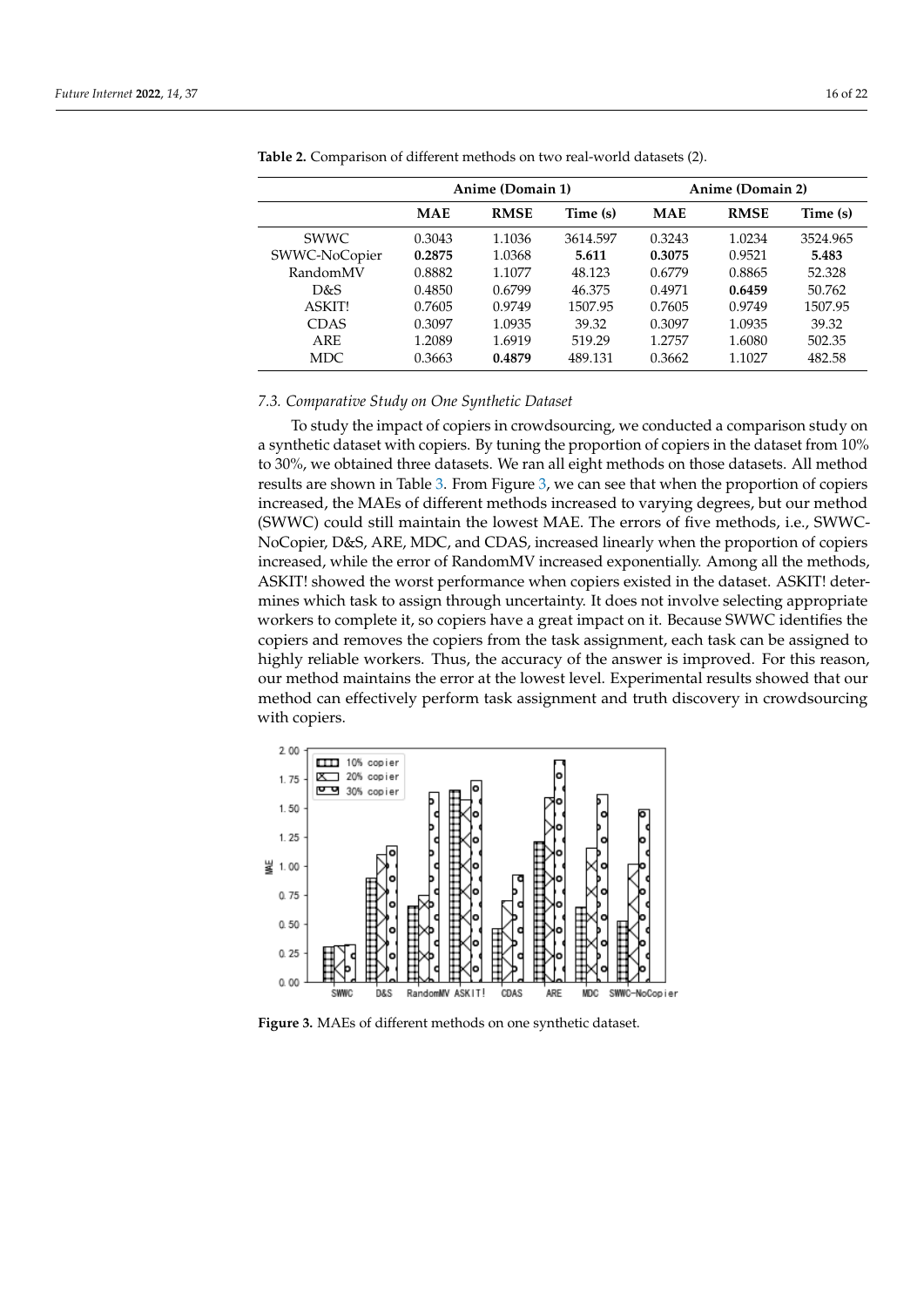|               | 10% Copiers |             | 20% Copiers |             | 30% Copiers |             |
|---------------|-------------|-------------|-------------|-------------|-------------|-------------|
|               | <b>MAE</b>  | <b>RMSE</b> | <b>MAE</b>  | <b>RMSE</b> | <b>MAE</b>  | <b>RMSE</b> |
| <b>SWWC</b>   | 0.3677      | 0.7583      | 0.3685      | 0.7583      | 0.3702      | 0.7583      |
| SWWC-NoCopier | 0.5278      | 0.6272      | 1.0189      | 1.0951      | 1.4917      | 1.5435      |
| RandomMV      | 0.6611      | 1.0908      | 0.7469      | 1.1896      | 1.6419      | 2.1663      |
| D&S           | 0.8970      | 1.0769      | 1.0974      | 1.2058      | 1.1716      | 1.2551      |
| <b>ASKIT</b>  | 1.6580      | 2.2113      | 1.5712      | 2.1211      | 1.7439      | 2.2494      |
| <b>CDAS</b>   | 0.4631      | 0.7967      | 0.7013      | 0.9290      | 0.9266      | 1.0898      |
| ARE           | 1.2088      | 1.6919      | 1.5936      | 2.0176      | 1.9235      | 2.3544      |
| <b>MDC</b>    | 0.65        | 0.7598      | 1.1594      | 1.2300      | 1.6219      | 1.6697      |

<span id="page-16-1"></span>**Table 3.** Comparison of different methods on one synthetic dataset.

### <span id="page-16-0"></span>*7.4. Validation of Worker Domain Expertise and Initialization Algorithm*

7.4.1. Diverse Accuracies across Domains

To validate the claim that different workers have different domain expertise, we randomly chose five workers from the MoiveLens dataset as representatives and investigated their accuracy diversity on different domains. Figure [4](#page-16-2) presents that all five workers showed different accuracies on different domains, with the X-axis representing the IDs of 18 domains and the Y-axis depicting the worker accuracy. With all five workers' accuracy fluctuating through the eighteen domains, we observed the following two diversities on worker domain expertise: (i) Each worker may have different expertise in different domains. For example, as shown in Figure [4,](#page-16-2) worker5 showed high accuracy in Domain 2 "Adventure" (0.949) and Domain 8 "War" (0.834), but low accuracy in Domain 11 "Horror" (0.263). (ii) Given a collection of workers, each domain may have different experts. The expert in Domain 9 "Drama" is worker1, with an accuracy of 0.963. However, she ranked lowest in Domain 10 "Music" with a low accuracy of 0.452, while the expert in Domain 10 "Music" was worker3. These observations confirmed that it is inaccurate to quantify worker reliability by using one single value. These results also indicate the necessity of considering the domain in task assignment, because workers may be good at one domain, but know nothing about another domain.

<span id="page-16-2"></span>

**Figure 4.** Domain expertise diversity of five workers.

#### 7.4.2. Initialization Algorithm

Firstly, we discuss the accuracy of different labels in different domains through the MoiveLens dataset, as shown in Figure [5.](#page-17-1) The first subfigure in Figure [5](#page-17-1) shows the accuracy in different domains of labels younger than 18 and between 25 and 34. The second figure shows the accuracy in different domains of labels for educators and the unemployed. From the figure, we can observe that the domain accuracy of the label between the ages of 25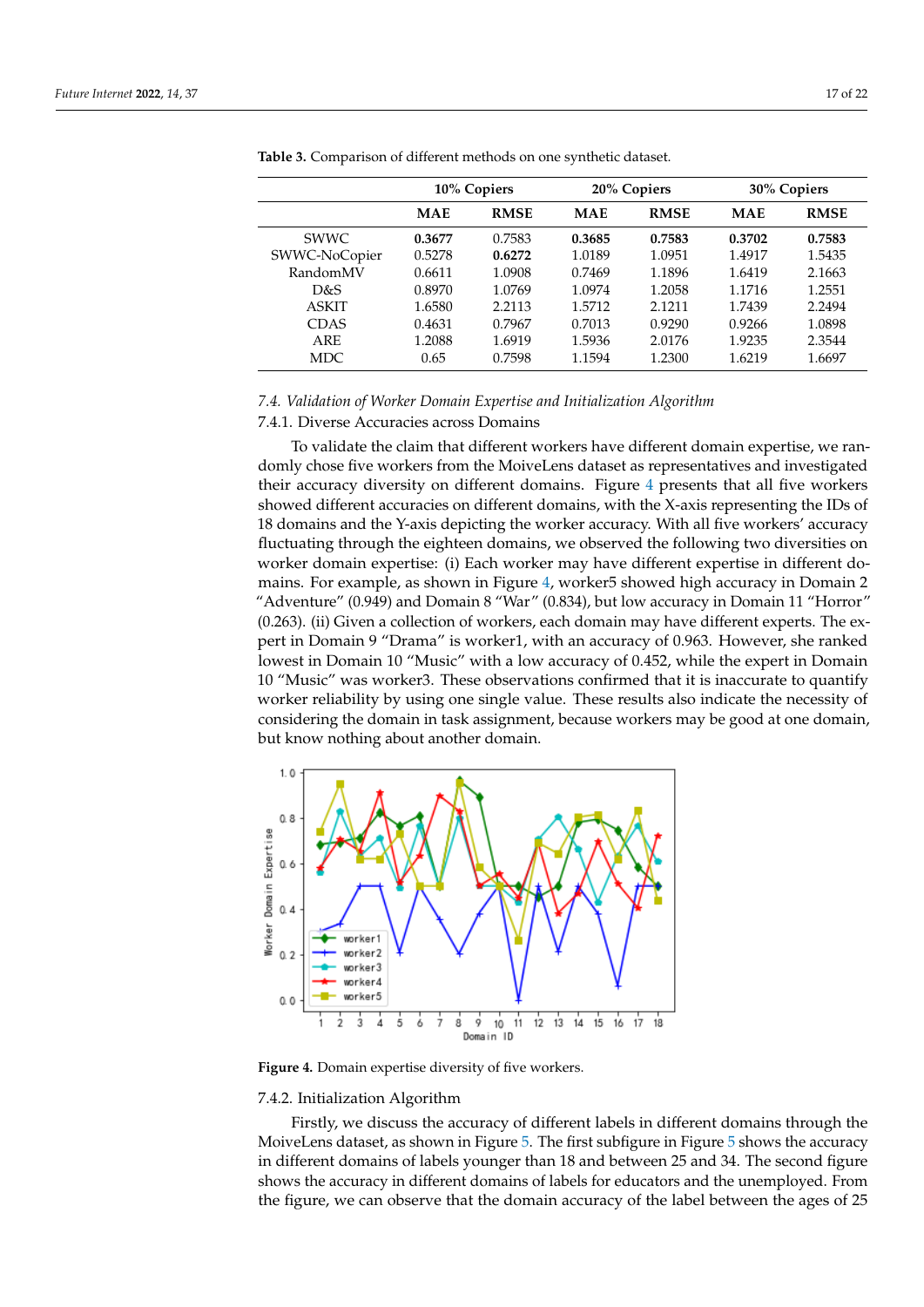and 34 was greater than that of the label less than 18, and the domain accuracy of the label of scholars was also greater than that of the unemployed. These are also in line with the actual situation. We can find that different labels had different effects on different domains, so it is reasonable to consider labels to initialize workers' domain accuracy.

<span id="page-17-1"></span>

**Figure 5.** Domain accuracy of different labels.

Next, we compared the difference between our algorithm and the method of setting different fixed values. We used the initialization accuracy and the real accuracy of workers to calculate the MAE for comparison. Figures [6](#page-17-2) and [7](#page-17-3) show the MAE of our initialization method and different fixed values in various domains. We can clearly see that our method was superior to fixed values in most domains no matter how large the fixed value was. The average MAEs of fixed values of 0.4 to 0.7 in various domains were 0.2378, 0.1727, 0.1569, and 0.1691, respectively. These four values are greater than the average MAE of our initialization algorithm of 0.1481. Therefore, compared with the commonly used method of setting the initial value, our initialization algorithm can more effectively reflect the accuracy of an individual domain, especially when workers answer fewer questions.

<span id="page-17-2"></span>

<span id="page-17-3"></span>

**Figure 7.** MAEs of different domains (b).

#### <span id="page-17-0"></span>**8. Conclusions and Future Work**

In this paper, a crowdsourcing system, which consists of a task assignment stage and a truth discovery stage, was designed to comprehensively consider the domain expertise of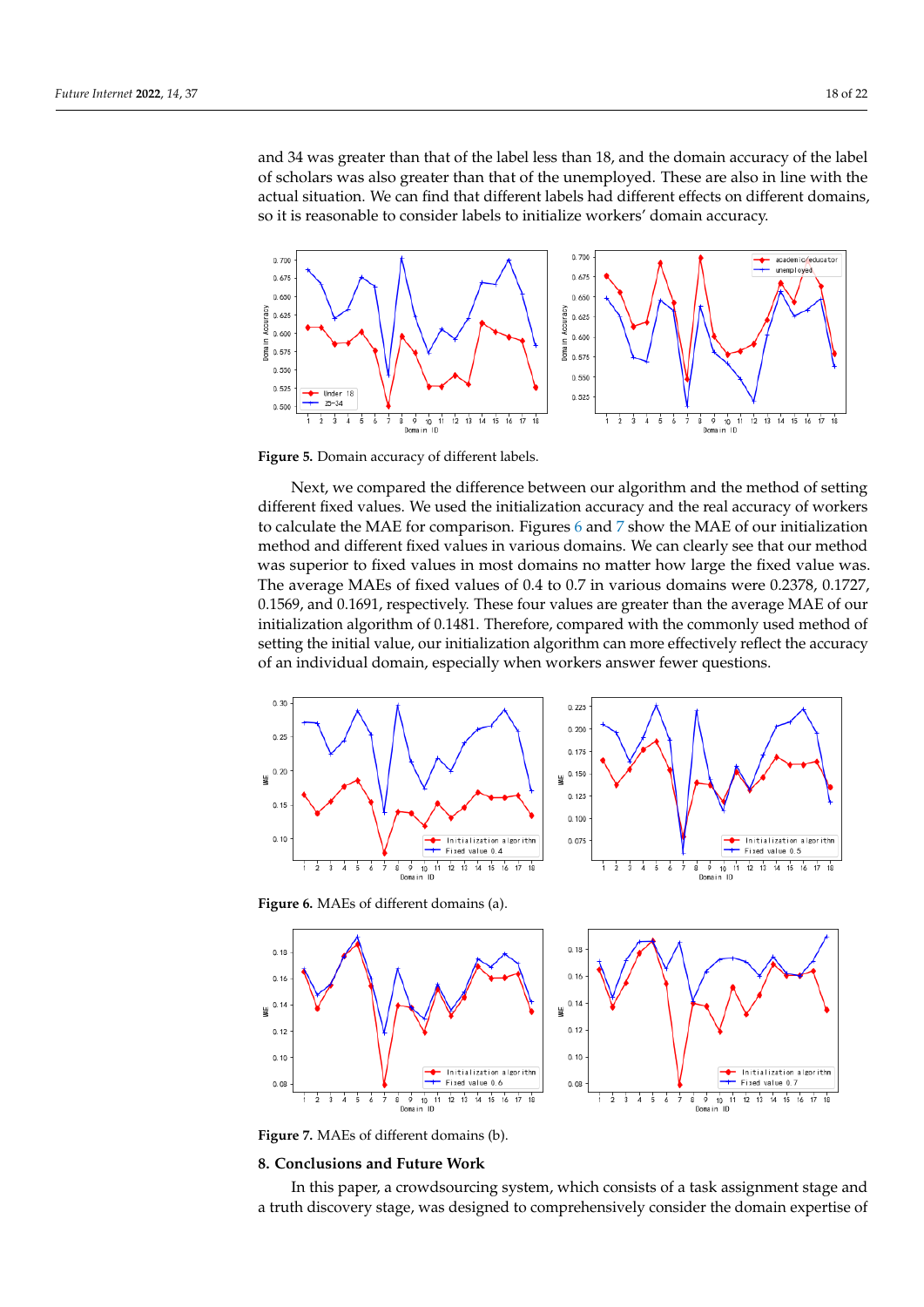workers and copiers. We modeled the credibility of worker at the domain level. By taking the domain classification of tasks as a priori knowledge, we assigned tasks to the domain experts via a greedy algorithm. We also took the multi-domain tasks into consideration. We adopted a Bayesian model to detect the copiers and then removed them. Worker selection and copier detection were conducted in an iterative manner. Compared with previous methods, our method took less time to detect copiers, which is undoubtedly more in line with the application scenario of crowdsourcing. In the truth discovery stage, we used an iterative method to infer the truth and calculate fine-grained worker credibility. Worker domain expertise vectors were then updated based on the estimated truth. We also proposed a new initialization method to better initialize workers in crowdsourcing. The above details our method and its advantages. Our experiments on real-world datasets and synthetic dataset confirmed the superiority of our method, especially when there are copiers.

In the future, we plan to study the following four aspects: Instead of taking the domain classification of tasks as a priori knowledge, we will design an algorithm to automatically classify the tasks into domains based on the text description of the tasks. Given multiple attributes of a collection of tasks, there could be multiple ways of domain classification. We plan to design an algorithm to automatically choose the best way of classification to facilitate task assignment. Different tasks may have different difficulties, and more difficult tasks may require more workers to complete. We plan to conduct task assignment by additionally considering task difficulty. Although our initialization method can initialize workers more accurately than setting a fixed value, we can still use other machine learning methods to find a more appropriate initialization strategy.

**Author Contributions:** This research work was completed by S.S. as part of his thesis (supervised by X.F.) for the degree of Masters of Computer Science at Donghua University. X.F. and S.S. both contributed to the ideas and methodologies behind the work. The implementation of the algorithms was performed by S.S. and W.W. The data collection was performed by K.W. and H.L. The manuscript was written by X.F. and S.S. Revisions were implemented by G.S. and Q.Z.S. All authors have read and agreed to the published version of the manuscript.

**Funding:** This research was funded by the Special Funds for Fundamental Scientific Research Operation Fees of Central Universities 21D111208. The authors would like to thank the anonymous Reviewers for their valuable feedback on this work.

**Institutional Review Board Statement:** Not applicable.

**Informed Consent Statement:** Not applicable.

**Data Availability Statement:** The datasets generated and/or analyzed during the current study are not publicly available due to the requirements of the project funding sources, but may be available from the corresponding author upon reasonable request and subject to the approval of the funding sources.

**Acknowledgments:** We are grateful for the server provided by Donghua University to assist us in running the experiment and obtaining the experimental data and results in a short time. In addition, we would like to thank the team that published the MovieLens dataset online and the kaggle website, which provided the anime recommendations dataset.

**Conflicts of Interest:** The authors declare no conflict of interest.

#### **References**

- <span id="page-18-0"></span>1. Eickhoff, C. Cognitive Biases in Crowdsourcing. In Proceedings of the Eleventh ACM International Conference on Web Search and Data Mining, Los Angeles, CA, USA, 5–9 February 2018; pp. 162–170.
- <span id="page-18-1"></span>2. Saito, S.; Kobayashi, T.; Nakano, T. Towards a Framework for Collaborative Video Surveillance System Using Crowdsourcing. In Proceedings of the 19th ACM Conference on Computer Supported Cooperative Work and Social Computing Companion, San Francisco, CA, USA, 27 February–2 March 2016; pp. 393–396.
- <span id="page-18-2"></span>3. Fan, J.; Lu, M.; Ooi, B.C.; Tan, W.; Zhang, M. A hybrid machine-crowdsourcing system for matching web tables. In Proceedings of the 2014 IEEE 30th International Conference on Data Engineering, Chicago, IL, USA, 31 March–4 April 2014; pp. 976–987.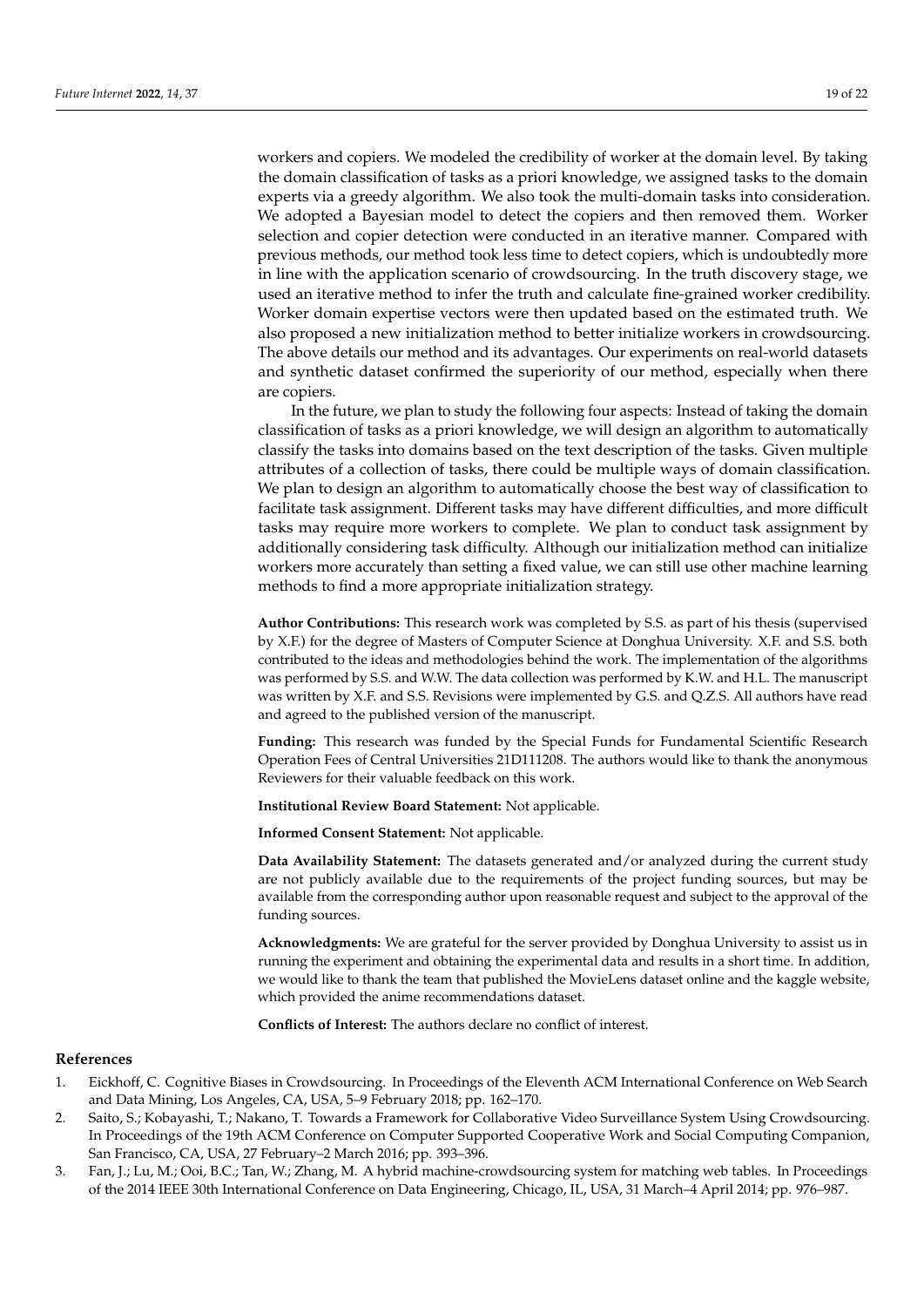- <span id="page-19-0"></span>4. Tan, J.T.C.; Hagiwara, Y.; Inamura, T. Learning from Human Collaborative Experience: Robot Learning via Crowdsourcing of Human-Robot Interaction. In Proceedings of the Companion of the 2017 ACM/IEEE International Conference on Human-Robot Interaction, Vienna, Austria, 6–9 March 2017; pp. 297–298.
- <span id="page-19-1"></span>5. Wang, J.; Kraska, T.; Franklin, M.J.; Feng, J. CrowdER: Crowdsourcing Entity Resolution. *Proc. VLDB Endow.* **2012**, *5*, 1483–1494. [\[CrossRef\]](http://doi.org/10.14778/2350229.2350263)
- <span id="page-19-2"></span>6. Liu, X.; Lu, M.; Ooi, B.C.; Shen, Y.; Wu, S.; Zhang, M. CDAS: A Crowdsourcing Data Analytics System. *Proc. VLDB Endow.* **2012**, *5*, 1040–1051. [\[CrossRef\]](http://dx.doi.org/10.14778/2336664.2336676)
- <span id="page-19-3"></span>7. Dawid, A.P.; Skene, A.M. Maximum likelihood estimation of observer error-rates using the em algorithm. *Appl. Stat.* **1979**, *28*, 20–28. [\[CrossRef\]](http://dx.doi.org/10.2307/2346806)
- <span id="page-19-4"></span>8. Xu, L.; Hao, X.; Lane, N.D.; Liu, X.; Moscibroda, T. More with Less: Lowering User Burden in Mobile Crowdsourcing through Compressive Sensing. In Proceedings of the 2015 ACM International Joint Conference on Pervasive and Ubiquitous Computing, Osaka, Japan, 7–11 September 2015; pp. 659–670.
- <span id="page-19-5"></span>9. Kae-Nune, N.; Pesseguier, S. Qualification and Testing Process to Implement Anti-Counterfeiting Technologies into IC Packages. In Proceedings of the 2013 Design, Automation & Test in Europe Conference & Exhibition (DATE), Grenoble, France, 18–22 March 2013; pp. 1131–1136.
- <span id="page-19-6"></span>10. Demartini, G.; Difallah, D.E.; Cudré-Mauroux, P. ZenCrowd: Leveraging probabilistic reasoning and crowdsourcing techniques for large-scale entity linking. In Proceedings of the 21st International Conference on World Wide Web, Lyon, France, 16–20 April 2012; pp. 469–478.
- 11. Franklin, M.J.; Kossmann, D.; Kraska, T.; Ramesh, S.; Xin, R. CrowdDB: Answering queries with crowdsourcing. In Proceedings of the 2011 ACM SIGMOD International Conference on Management of Data, Athens, Greece, 12–16 June 2011; pp. 61–72.
- <span id="page-19-7"></span>12. Zheng, Y.; Cheng, R.; Maniu, S.; Mo, L. On Optimality of Jury Selection in Crowdsourcing. In Proceedings of the 18th International Conference on Extending Database Technology, Brussels, Belgium, 23–27 March 2015; pp. 193–204.
- <span id="page-19-8"></span>13. Zheng, Y.; Wang, J.; Li, G.; Cheng, R.; Feng, J. QASCA: A Quality-Aware Task Assignment System for Crowdsourcing Applications. In Proceedings of the 2015 ACM SIGMOD International Conference on Management of Data, Victoria, Australia, 31 May–4 June 2015; pp. 1031–1046.
- <span id="page-19-9"></span>14. Han, F.; Tan, S.; Sun, H.; Srivatsa, M.; Cai, D.; Yan, X. Distributed Representations of Expertise. In Proceedings of the 2016 SIAM International Conference on Data Mining. Society for Industrial and Applied Mathematics, Miami, FL, USA, 5–7 May 2016; pp. 531–539.
- <span id="page-19-10"></span>15. Liu, X.; He, H.; Baras, J.S. Crowdsourcing with multi-dimensional trust. In Proceedings of the 2015 18th International Conference on Information Fusion, Washington, DC, USA, 6–9 July 2015; pp. 574–581.
- <span id="page-19-11"></span>16. Dong, X.L.; Berti-Équille, L.; Srivastava, D. Truth Discovery and Copying Detection in a Dynamic World. *Proc. VLDB Endow.* **2009**, *2*, 562–573. [\[CrossRef\]](http://dx.doi.org/10.14778/1687627.1687691)
- <span id="page-19-12"></span>17. Boim, R.; Greenshpan, O.; Milo, T.; Novgorodov, S.; Polyzotis, N.; Tan, W.C. Asking the Right Questions in Crowd Data Sourcing. In Proceedings of the 2012 IEEE 28th International Conference on Data Engineering, Arlington, VA, USA, 1–5 April 2012; pp. 1261–1264.
- <span id="page-19-13"></span>18. Chen, X.; Lin, Q.; Zhou, D. Optimistic Knowledge Gradient Policy for Optimal Budget Allocation in Crowdsourcing. In Proceedings of the International Conference on Machine Learning, Atlanta, GA, USA, 16–21 June 2013; Volume 28, pp. 64–72.
- <span id="page-19-14"></span>19. Khan, A.R.; Garcia-Molina, H. CrowdDQS: Dynamic Question Selection in Crowdsourcing Systems. In Proceedings of the 2017 ACM International Conference on Management of Data, Chicago, CA, USA, 14–19 May 2017; pp. 1447–1462.
- <span id="page-19-15"></span>20. Parameswaran, A.G.; Garcia-Molina, H.; Park, H.; Polyzotis, N.; Ramesh, A.; Widom, J. CrowdScreen: Algorithms for filtering data with humans. In Proceedings of the 2012 ACM SIGMOD International Conference on Management of Data, Scottsdale, AZ, USA, 20–24 May 2012; pp. 361–372.
- <span id="page-19-16"></span>21. Gao, J.; Liu, X.; Ooi, B.C.; Wang, H.; Chen, G. An online cost sensitive decision-making method in crowdsourcing systems. In Proceedings of the 2013 ACM SIGMOD International Conference on Management of Data, Indianapolis, IN, USA, 6–10 June 2013; pp. 217–228.
- <span id="page-19-17"></span>22. Mo, L.; Cheng, R.; Kao, B.; Yang, X.S.; Ren, C.; Lei, S.; Cheung, D.W.; Lo, E. Optimizing plurality for human intelligence tasks. In Proceedings of the 22nd ACM International Conference on Information & Knowledge Management, San Francisco, CA, USA, 27 October–1 November 2013; pp. 1929–1938.
- <span id="page-19-18"></span>23. Sheng, V.S.; Provost, F.J.; Ipeirotis, P.G. Get another label? Improving data quality and data mining using multiple, noisy labelers. In Proceedings of the 14th ACM SIGKDD International Conference on Knowledge Discovery and Data Mining, Las Vegas, NA, USA, 24–27 August 2008; pp. 614–622.
- <span id="page-19-19"></span>24. Mo, K.; Zhong, E.; Yang, Q. Cross-task crowdsourcing. In Proceedings of the 19th ACM SIGKDD International Conference on Knowledge Discovery and Data Mining, Chicago, CA, USA, 11–14 August 2013; pp. 677–685.
- <span id="page-19-20"></span>25. Qiu, C.; Squicciarini, A.C.; Carminati, B.; Caverlee, J.; Khare, D.R. CrowdSelect: Increasing Accuracy of Crowdsourcing Tasks through Behavior Prediction and User Selection. In Proceedings of the 25th ACM International on Conference on Information and Knowledge Management, Indianapolis, IN, USA, 24–28 October 2016; pp. 539–548.
- <span id="page-19-21"></span>26. Dai, P.; Lin, C.H.; Mausam; Weld, D.S. POMDP-based control of workflows for crowdsourcing. *Artif. Intell.* **2013**, *202*, 52–85. [\[CrossRef\]](http://dx.doi.org/10.1016/j.artint.2013.06.002)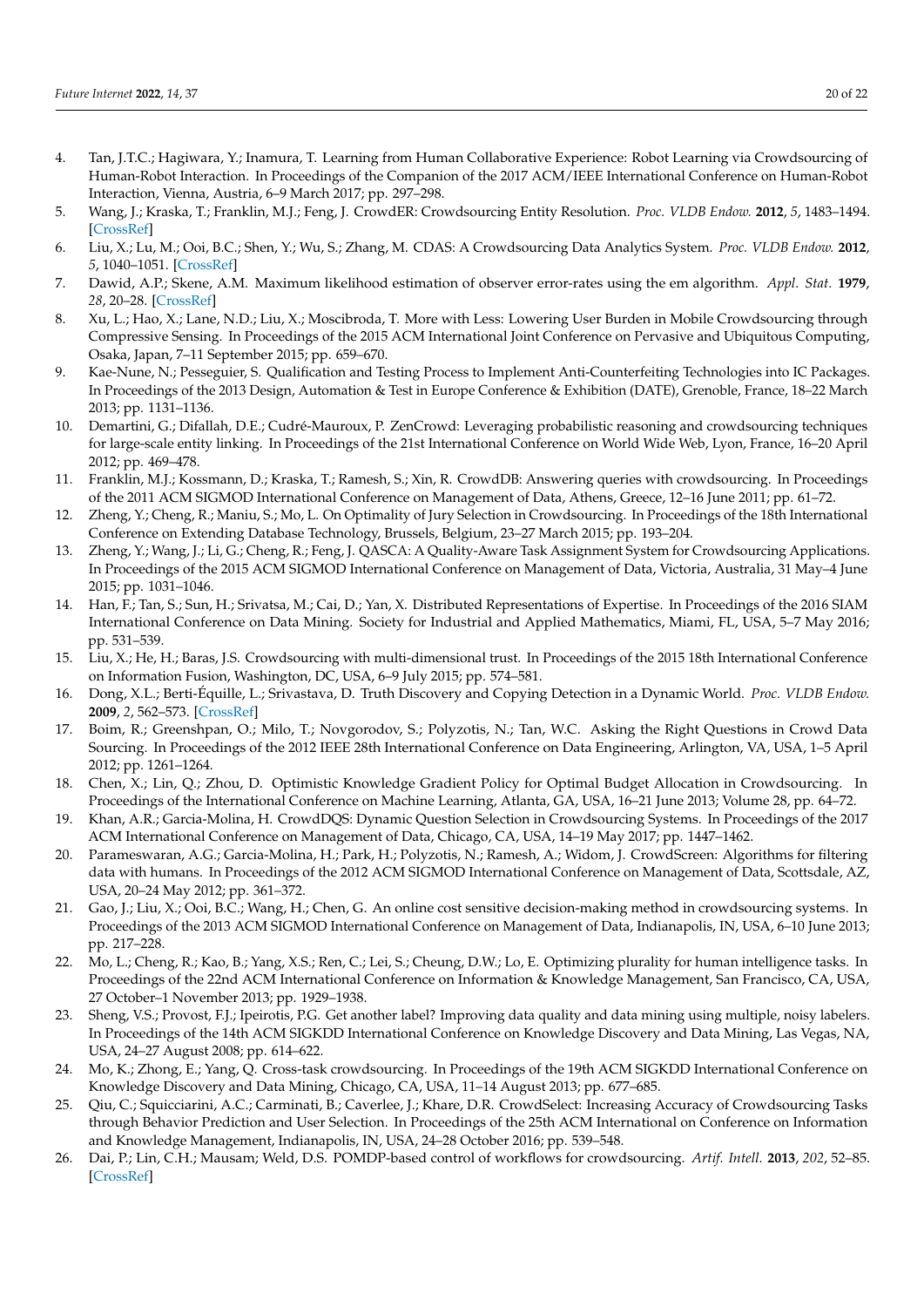- <span id="page-20-0"></span>27. Karger, D.R.; Oh, S.; Shah, D. Iterative Learning for Reliable Crowdsourcing Systems. In Proceedings of the Neural Information Processing Systems, Granada, Spain, 12–15 December 2011; pp. 1953–1961.
- <span id="page-20-1"></span>28. Qiu, S.; Gadiraju, U.; Bozzon, A. Improving Worker Engagement Through Conversational Microtask Crowdsourcing. In Proceedings of the 2020 CHI Conference on Human Factors in Computing Systems, Honolulu, HI, USA, 25–30 April 2020; pp. 1–12.
- <span id="page-20-2"></span>29. Qiu, S.; Gadiraju, U.; Bozzon, A. *Just the Right Mood for HIT!—Analyzing the Role of Worker Moods in Conversational Microtask Crowdsourcing*; Springer: Berlin/Heidelberg, Germany, 2020; pp. 381–396.
- <span id="page-20-3"></span>30. Zhuang, M.; Gadiraju, U. In What Mood Are You Today?: An Analysis of Crowd Workers' Mood, Performance and Engagement. In Proceedings of the 10th ACM Conference on Web Science, Boston, MA, USA, 30 June–3 July 2019; pp. 373–382.
- <span id="page-20-4"></span>31. Mavridis, P.; Huang, O.; Qiu, S.; Gadiraju, U.; Bozzon, A. Chatterbox: Conversational Interfaces for Microtask Crowdsourcing. In Proceedings of the 27th ACM Conference on User Modeling, Adaptation and Personalization, Larnaca, Cyprus, 9–12 June 2019; pp. 243–251.
- <span id="page-20-5"></span>32. Qiu, S.; Gadiraju, U.; Bozzon, A. TickTalkTurk: Conversational Crowdsourcing Made Easy. In Proceedings of the Conference Companion Publication of the 2020 on Computer Supported Cooperative Work and Social Computing, Virtual Event, 17–21 October 2020; pp. 53–57.
- <span id="page-20-6"></span>33. Shin, S.; Choi, H.; Yi, Y.; Ok, J. Power of Bonus in Pricing for Crowdsourcing. *Proc. ACM Meas. Anal. Comput. Syst.* **2021**, *5*, 36:1–36:25. [\[CrossRef\]](http://dx.doi.org/10.1145/3491048)
- <span id="page-20-7"></span>34. Miao, X.; Kang, Y.; Ma, Q.; Liu, K.; Chen, L. Quality-aware Online Task Assignment in Mobile Crowdsourcing. *ACM Trans. Sens. Netw.* **2020**, *16*, 30:1–30:21. [\[CrossRef\]](http://dx.doi.org/10.1145/3397180)
- <span id="page-20-8"></span>35. Fang, Y.; Si, L.; Mathur, A.P. Discriminative models of integrating document evidence and document-candidate associations for expert search. In Proceedings of the 33rd International ACM SIGIR Conference on Research and Development in Information Retrieval, Geneva, Switzerland, 19–23 July 2010; pp. 683–690.
- 36. Deng, H.; King, I.; Lyu, M.R. Formal Models for Expert Finding on DBLP Bibliography Data. In Proceedings of the 2008 Eighth IEEE International Conference on Data Mining, Pisa, Italy, 15–19 December 2008; pp. 163–172.
- <span id="page-20-9"></span>37. Serdyukov, P.; Rode, H.; Hiemstra, D. Modeling multi-step relevance propagation for expert finding. In Proceedings of the 17th ACM Conference on Information and Knowledge Management, Napa Valley, CA, USA, 26–30 October 2008; pp. 1133–1142.
- <span id="page-20-10"></span>38. Guan, Z.; Yang, S.; Sun, H.; Srivatsa, M.; Yan, X. Fine-Grained Knowledge Sharing in Collaborative Environments. *IEEE Trans. Knowl. Data Eng.* **2015**, *27*, 2163–2174. [\[CrossRef\]](http://dx.doi.org/10.1109/TKDE.2015.2411283)
- <span id="page-20-11"></span>39. Davenport, T.H.; Prusak, L. Working knowledge: How organizations manage what they know. *Ubiquity* **2000**, *2000*, 6. [\[CrossRef\]](http://dx.doi.org/10.1145/347634.348775)
- <span id="page-20-12"></span>40. Mimno, D.M.; McCallum, A. Expertise modeling for matching papers with reviewers. In Proceedings of the 13th ACM SIGKDD International Conference on Knowledge Discovery and Data Mining, London, UK, 19–23 August 2007; pp. 500–509.
- <span id="page-20-13"></span>41. Rosen-Zvi, M.; Chemudugunta, C.; Griffiths, T.L.; Smyth, P.; Steyvers, M. Learning author-topic models from text corpora. *ACM Trans. Inf. Syst.* **2010**, *28*, 4:1–4:38. [\[CrossRef\]](http://dx.doi.org/10.1145/1658377.1658381)
- <span id="page-20-14"></span>42. Blei, D.M.; Ng, A.Y.; Jordan, M.I. Latent Dirichlet Allocation. *J. Mach. Learn. Res.* **2003**, *3*, 993–1022.
- <span id="page-20-15"></span>43. Zhao, W.X.; Jiang, J.; Weng, J.; He, J.; Lim, E.; Yan, H.; Li, X. Comparing Twitter and Traditional Media Using Topic Models. In Proceedings of the European Conference on Information Retrieval, Dublin, Ireland, 18–21 April 2011; pp. 338–349.
- <span id="page-20-16"></span>44. Zheng, Y.; Li, G.; Cheng, R. DOCS: A Domain-Aware Crowdsourcing System Using Knowledge Bases. *Proc. VLDB Endow.* **2016**, *10*, 361–372. [\[CrossRef\]](http://dx.doi.org/10.14778/3025111.3025118)
- <span id="page-20-17"></span>45. Goel, G.; Nikzad, A.; Singla, A. Allocating tasks to workers with matching constraints: Truthful mechanisms for crowdsourcing markets. In Proceedings of the 23rd International Conference on World Wide Web, Seoul, Korea, 7–11 April 2014; pp. 279–280.
- <span id="page-20-18"></span>46. Han, L.; Maddalena, E.; Checco, A.; Sarasua, C.; Gadiraju, U.; Roitero, K.; Demartini, G. Crowd Worker Strategies in Relevance Judgment Tasks. In Proceedings of the 13th International Conference on Web Search and Data Mining, Houston, TX, USA, 3–7 February 2020; pp. 241–249.
- <span id="page-20-19"></span>47. Yin, X.; Han, J.; Yu, P.S. Truth Discovery with Multiple Conflicting Information Providers on the Web. *IEEE Trans. Knowl. Data Eng.* **2008**, *20*, 796–808.
- <span id="page-20-20"></span>48. Zhao, B.; Rubinstein, B.I.P.; Gemmell, J.; Han, J. A Bayesian Approach to Discovering Truth from Conflicting Sources for Data Integration. *Proc. VLDB Endow.* **2012**, *5*, 550–561. [\[CrossRef\]](http://dx.doi.org/10.14778/2168651.2168656)
- <span id="page-20-21"></span>49. Pochampally, R.; Sarma, A.D.; Dong, X.L.; Meliou, A.; Srivastava, D. Fusing data with correlations. In Proceedings of the 2014 ACM SIGMOD International Conference on Management of Data, Snowbird, UT, USA, 22–27 June 2014; pp. 433–444.
- <span id="page-20-22"></span>50. Zheng, Y.; Li, G.; Li, Y.; Shan, C.; Cheng, R. Truth Inference in Crowdsourcing: Is the Problem Solved? *Proc. VLDB Endow.* **2017**, *10*, 541–552. [\[CrossRef\]](http://dx.doi.org/10.14778/3055540.3055547)
- <span id="page-20-23"></span>51. Ma, F.; Li, Y.; Li, Q.; Qiu, M.; Gao, J.; Zhi, S.; Su, L.; Zhao, B.; Ji, H.; Han, J. FaitCrowd: Fine Grained Truth Discovery for Crowdsourced Data Aggregation. In Proceedings of the 21th ACM SIGKDD International Conference on Knowledge Discovery and Data Mining, Sydney, Australia, 10–13 August 2015; pp. 745–754.
- <span id="page-20-24"></span>52. Galland, A.; Abiteboul, S.; Marian, A.; Senellart, P. Corroborating information from disagreeing views. In Proceedings of the Third ACM International Conference on Web Search and Data Mining, New York, NY, USA, 3–6 February 2010; pp. 131–140.
- <span id="page-20-25"></span>53. Lin, X.; Chen, L. Domain-Aware Multi-Truth Discovery from Conflicting Sources. *Proc. VLDB Endow.* **2018**, *11*, 635–647. [\[CrossRef\]](http://dx.doi.org/10.1145/3187009.3177739)